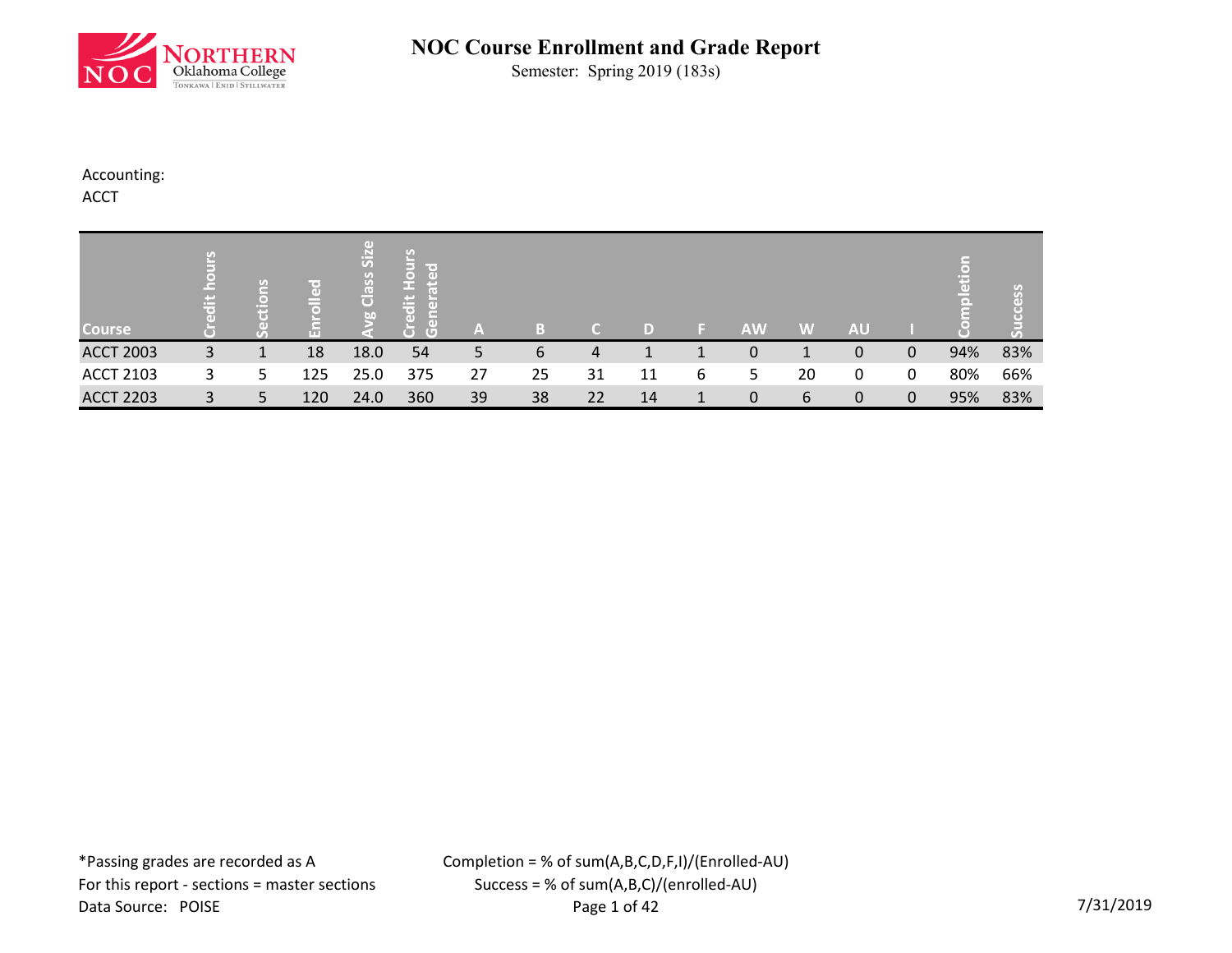

Semester: Spring 2019 (183s)

Agriculture:

AGRI

| <b>Course</b>    | $\equiv$ | ဥ<br>$\left( \text{ }_{\text{}}\right)$ | T Oʻ<br>$\left( \right)$<br>ш | $\left( \mathrm{d} \right)$<br>SiZ<br>Class<br>b <sub>0</sub> | lir oʻ<br>E<br>(G<br>۰ | A  |   |   | ID)         |   | <b>AW</b> | W | <b>AU</b> |   |      |      |
|------------------|----------|-----------------------------------------|-------------------------------|---------------------------------------------------------------|------------------------|----|---|---|-------------|---|-----------|---|-----------|---|------|------|
| <b>AGRI 2124</b> | 4        | 1                                       | 13                            | 13.0                                                          | 52                     |    | 3 | っ |             | 0 | 0         | 0 | 0         | 0 | 100% | 92%  |
| <b>AGRI 2222</b> |          | 1                                       | 15                            | 15.0                                                          | 30                     | 10 | 4 |   | 0           | 0 | 0         | 0 | 0         | 0 | 100% | 100% |
| <b>AGRI 2523</b> |          |                                         | 9                             | 9.0                                                           | 27                     | 9  | 0 | 0 | $\mathbf 0$ | 0 | 0         | 0 | 0         | 0 | 100% | 100% |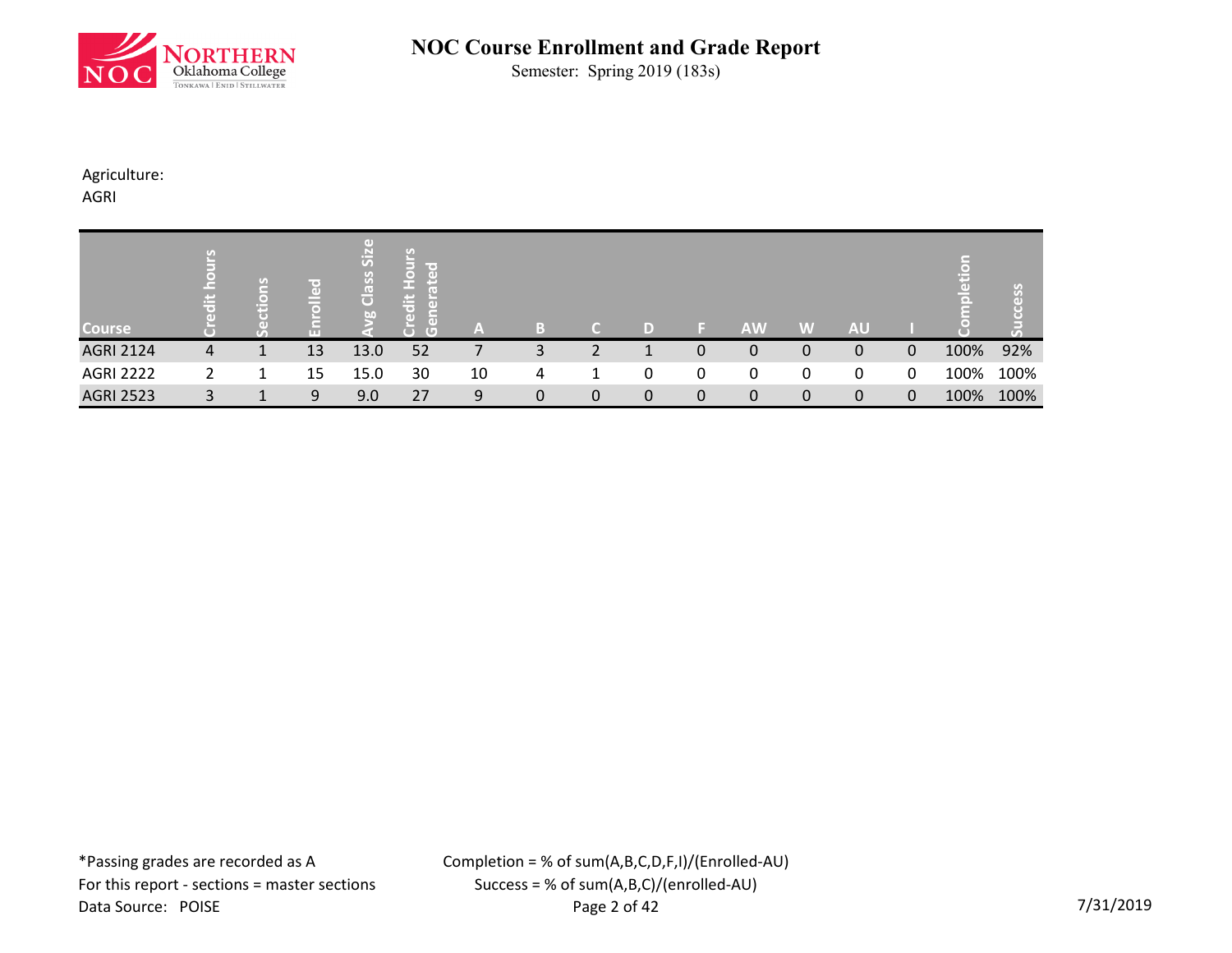

Semester: Spring 2019 (183s)

Art: ART

| <b>Course</b>   | <u>ع</u><br>dit | $ \tilde{\Xi} $<br>E | olled<br>m | Class Size<br>$\overline{50}$ | Hours<br>ated<br>Credit<br>$\tilde{5}$<br>Ğ | A                | B.             | C. | D |             | <b>AW</b>   | W                | <b>AU</b>   |              | $\overline{5}$<br><b>pletic</b> | ccess<br>$\overline{5}$ |
|-----------------|-----------------|----------------------|------------|-------------------------------|---------------------------------------------|------------------|----------------|----|---|-------------|-------------|------------------|-------------|--------------|---------------------------------|-------------------------|
| ART 1113        | 3               | 7                    | 126        | 18.0                          | 378                                         | 31               | 41             | 14 | 4 | 11          | 3           | 22               | 0           | $\mathbf{0}$ | 80%                             | 68%                     |
| ART 1203        | 3               | 1                    | 6          | 6.0                           | 18                                          | 2                | 1              | 3  | 0 | 0           | 0           | 0                | 0           | 0            | 100%                            | 100%                    |
| <b>ART 1313</b> | 3               | 1                    | 10         | 10.0                          | 30                                          | 4                | $\overline{4}$ | 0  | 1 | $\pmb{0}$   | $\mathbf 0$ | $\mathbf 0$      | 1           | $\mathbf{0}$ | 100%                            | 89%                     |
| ART 2333        | 3               | 1                    | 4          | 4.0                           | 12                                          | 0                | $\mathcal{P}$  | 2  | 0 | 0           | 0           | 0                | 0           | 0            | 100%                            | 100%                    |
| <b>ART 2863</b> | 3               | 1                    | 4          | 4.0                           | 12                                          | $\boldsymbol{0}$ | 3              | 1  | 0 | $\mathbf 0$ | $\mathbf 0$ | $\boldsymbol{0}$ | $\mathbf 0$ | $\mathbf 0$  | 100%                            | 100%                    |
| ART 2951*       |                 | 1                    | 3          | 3.0                           | 3                                           | 3                | 0              | 0  | 0 | 0           | 0           | 0                | 0           | 0            | 100%                            | 100%                    |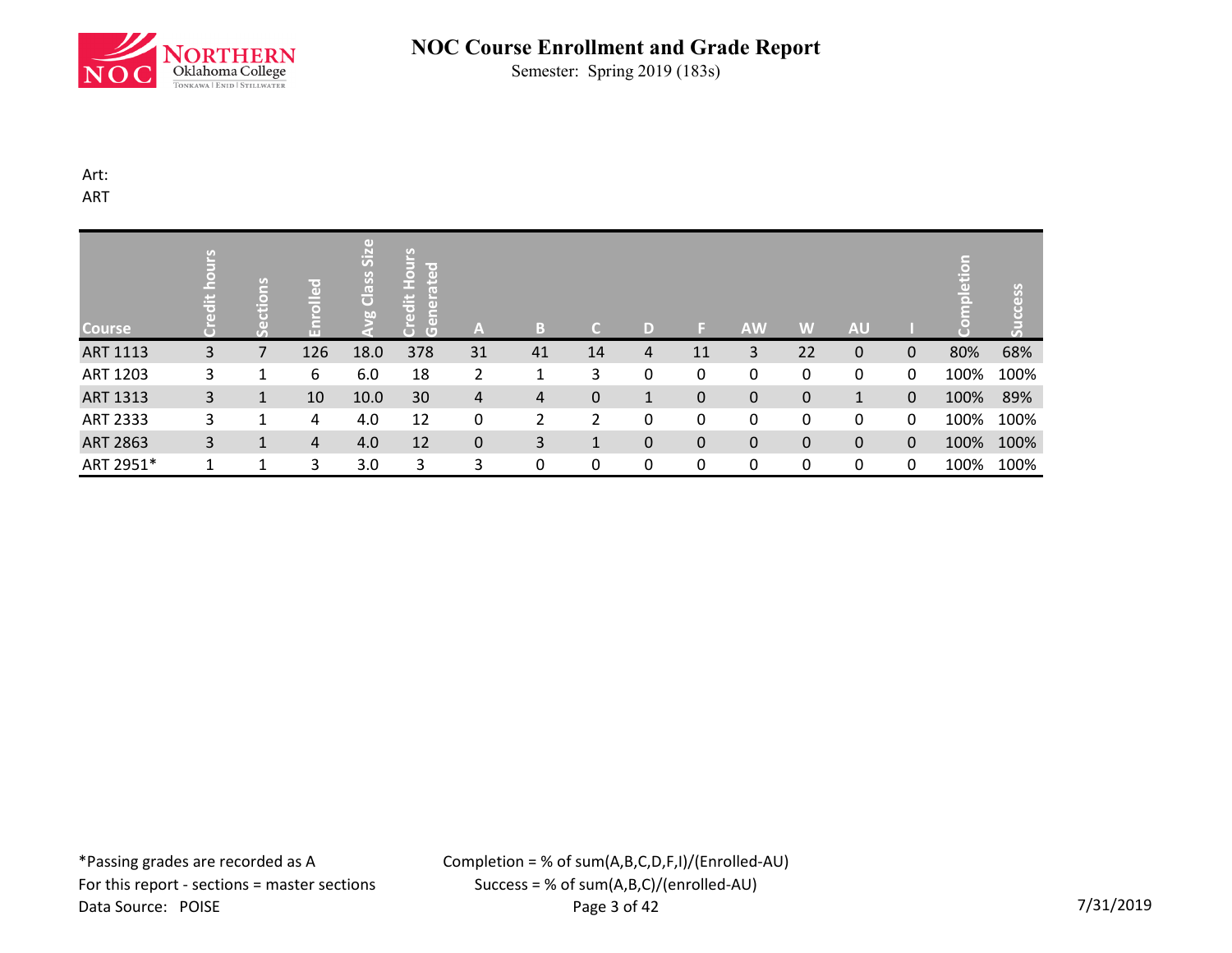

Semester: Spring 2019 (183s)

Astronomy:

ASTR

| <b>Course</b>    |   | $\sigma$ | ir e'<br>$\left( \mathbf{d} \right)$<br>ᆮ<br>ш | Si <sub>2</sub><br>Class<br>50 <sub>o</sub> | le et<br>ΓĸΙ<br>$\pm$<br>пF<br>٠D<br>$\overline{G}$ | ′≞' |    |    |   |   | <b>AW</b> | W | <b>AU</b> |   |      |     |
|------------------|---|----------|------------------------------------------------|---------------------------------------------|-----------------------------------------------------|-----|----|----|---|---|-----------|---|-----------|---|------|-----|
| <b>ASTR 1014</b> | 4 | 1        | 39                                             | 39.0                                        | 156                                                 | 18  | 10 | 5. | 0 | 5 | л.        | 0 | 0         | 0 | 97%  | 85% |
| <b>ASTR 1523</b> |   |          | 23                                             | 23.0                                        | 69                                                  | 21  |    | 0  | 0 |   |           | 0 | 0         | 0 | 100% | 96% |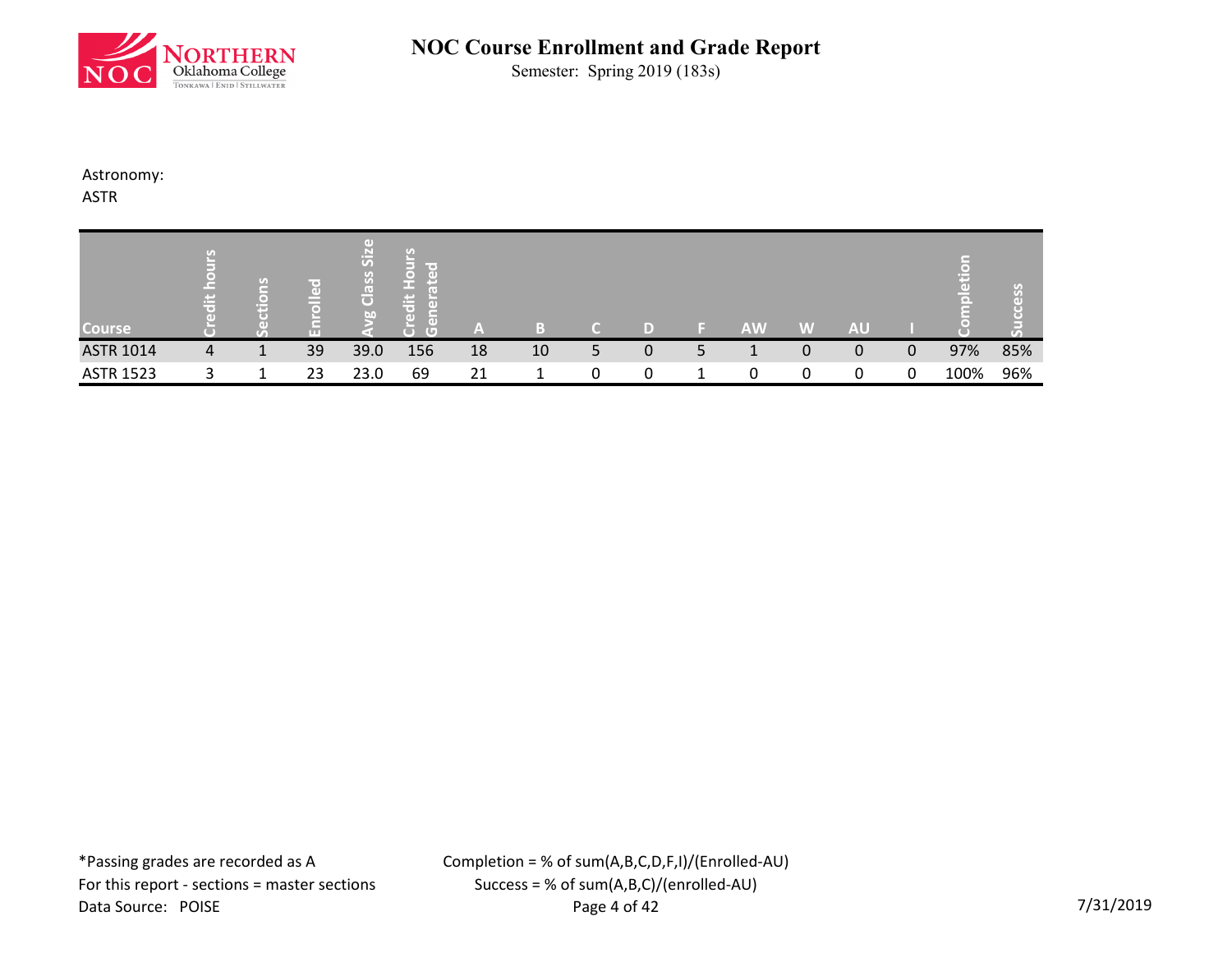

Semester: Spring 2019 (183s)

Biology:

BISI

| <b>Course</b>    | ours<br>edit ho<br>5 | ctions<br>ق<br>و | Enrolled | vg Class Size | Hours<br>loate<br>Credit<br>$\overline{a}$<br><b>Gene</b> | Α            | В              | $\mathsf{C}$ | D              | ы              | <b>AW</b>    | W                | <b>AU</b> |              | etion<br>$\overline{\bullet}$ | cess<br>3 |
|------------------|----------------------|------------------|----------|---------------|-----------------------------------------------------------|--------------|----------------|--------------|----------------|----------------|--------------|------------------|-----------|--------------|-------------------------------|-----------|
| <b>BISI 1114</b> | $\overline{4}$       | 16               | 390      | 24.4          | 1560                                                      | 92           | 113            | 79           | 27             | 23             | 11           | 44               | 0         | $\mathbf{1}$ | 86%                           | 73%       |
| <b>BISI 1124</b> | 4                    | 3                | 41       | 13.7          | 164                                                       | 10           | 10             | 10           | $\overline{2}$ | 0              | 0            | 9                | 0         | 0            | 78%                           | 73%       |
| <b>BISI 1214</b> | $\overline{4}$       | 5                | 57       | 11.4          | 228                                                       | 16           | 17             | 10           | $\mathbf 0$    | 6              | 3            | 5                | 0         | $\mathbf{0}$ | 86%                           | 75%       |
| <b>BISI 1414</b> | 4                    | 2                | 23       | 11.5          | 92                                                        | 5            | 8              | 3            | $\mathbf 0$    | 4              | 0            | 3                | 0         | 0            | 87%                           | 70%       |
| <b>BISI 2104</b> | $\overline{4}$       | $\overline{2}$   | 67       | 33.5          | 268                                                       | 11           | 17             | 24           | 9              | $\mathbf{1}$   | $\mathbf 1$  | $\overline{4}$   | 0         | $\mathbf{0}$ | 93%                           | 78%       |
| <b>BISI 2124</b> | 4                    | 4                | 75       | 18.8          | 300                                                       | 21           | 25             | 18           | 5              | 1              | 1            | 4                | 0         | 0            | 93%                           | 85%       |
| <b>BISI 2204</b> | $\overline{4}$       | 5                | 91       | 18.2          | 364                                                       | 14           | 37             | 21           | 7              | $\overline{2}$ | $\mathbf 0$  | 10               | 0         | $\mathbf{0}$ | 89%                           | 79%       |
| <b>BISI 2214</b> | 4                    | 6                | 92       | 15.3          | 368                                                       | 6            | 18             | 20           | 8              | 4              | $\mathbf{1}$ | 35               | 0         | 0            | 61%                           | 48%       |
| <b>BISI 2403</b> | 3                    | $\mathbf{1}$     | 3        | 3.0           | 9                                                         | $\mathbf{1}$ | $\overline{2}$ | 0            | $\mathbf 0$    | 0              | $\mathbf 0$  | $\boldsymbol{0}$ | 0         | $\mathbf{0}$ | 100%                          | 100%      |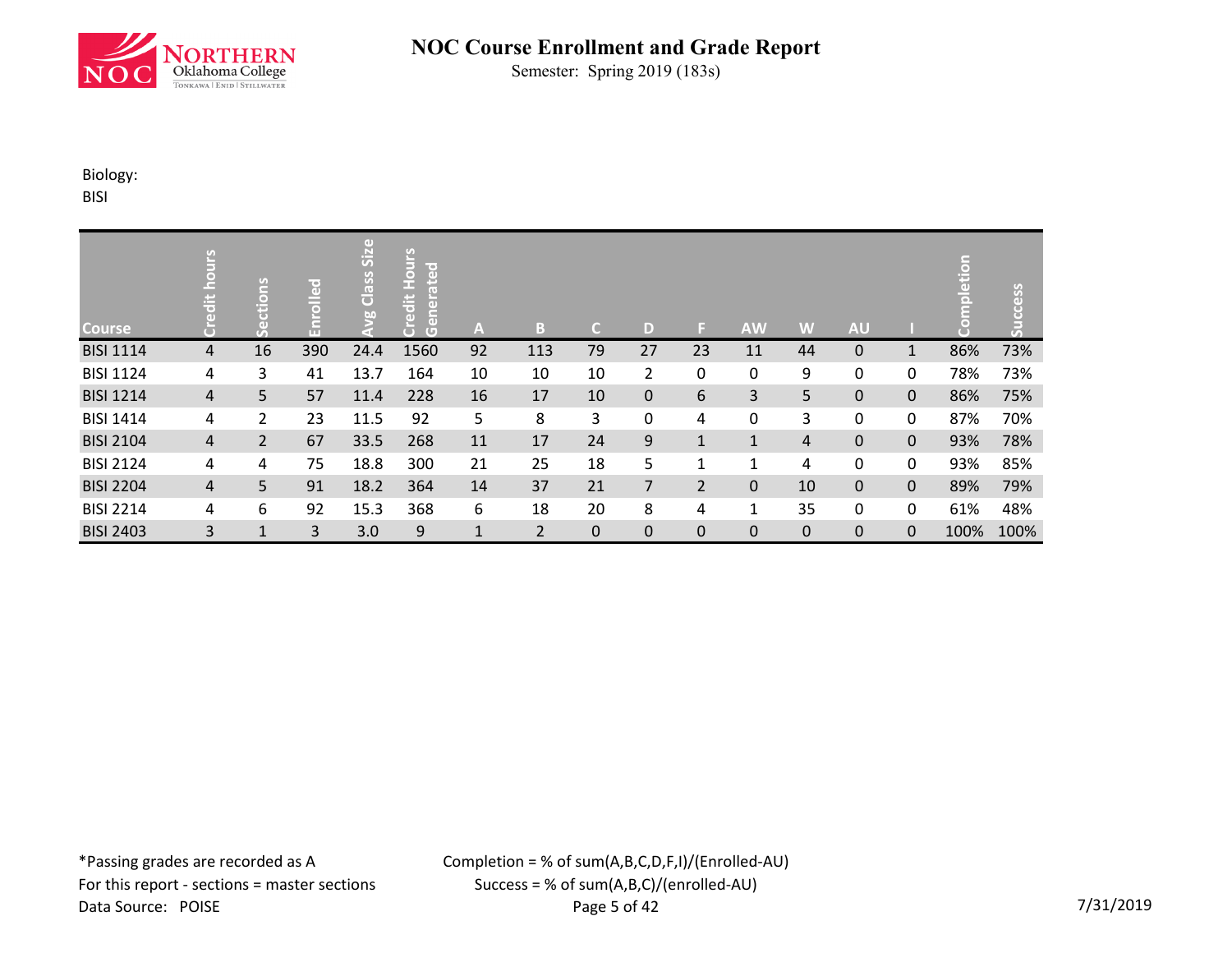

Semester: Spring 2019 (183s)

### Business Management:

BMGT

| <b>Course</b>    |   | v, | $\overline{ }$<br>(D)<br>ш | Siz<br>U)<br>$\mathbf{v}$<br>$\sqrt{2}$<br>$\overline{O}$<br>b <sub>0</sub> | ۰D<br>$\sqrt{2}$ | A |    |   |   | <b>AW</b> | W | <b>AU</b> |   |     |     |
|------------------|---|----|----------------------------|-----------------------------------------------------------------------------|------------------|---|----|---|---|-----------|---|-----------|---|-----|-----|
| <b>BMGT 2143</b> | 3 | 1  | 19                         | 19.0                                                                        | 57               | Ь | 5. | 2 | 3 | 0         | 3 | 0         | 0 | 84% | 63% |
| <b>BMGT 2233</b> |   |    | 13                         | 13.0                                                                        | 39               |   |    |   |   | 0         | 3 |           |   | 77% | 69% |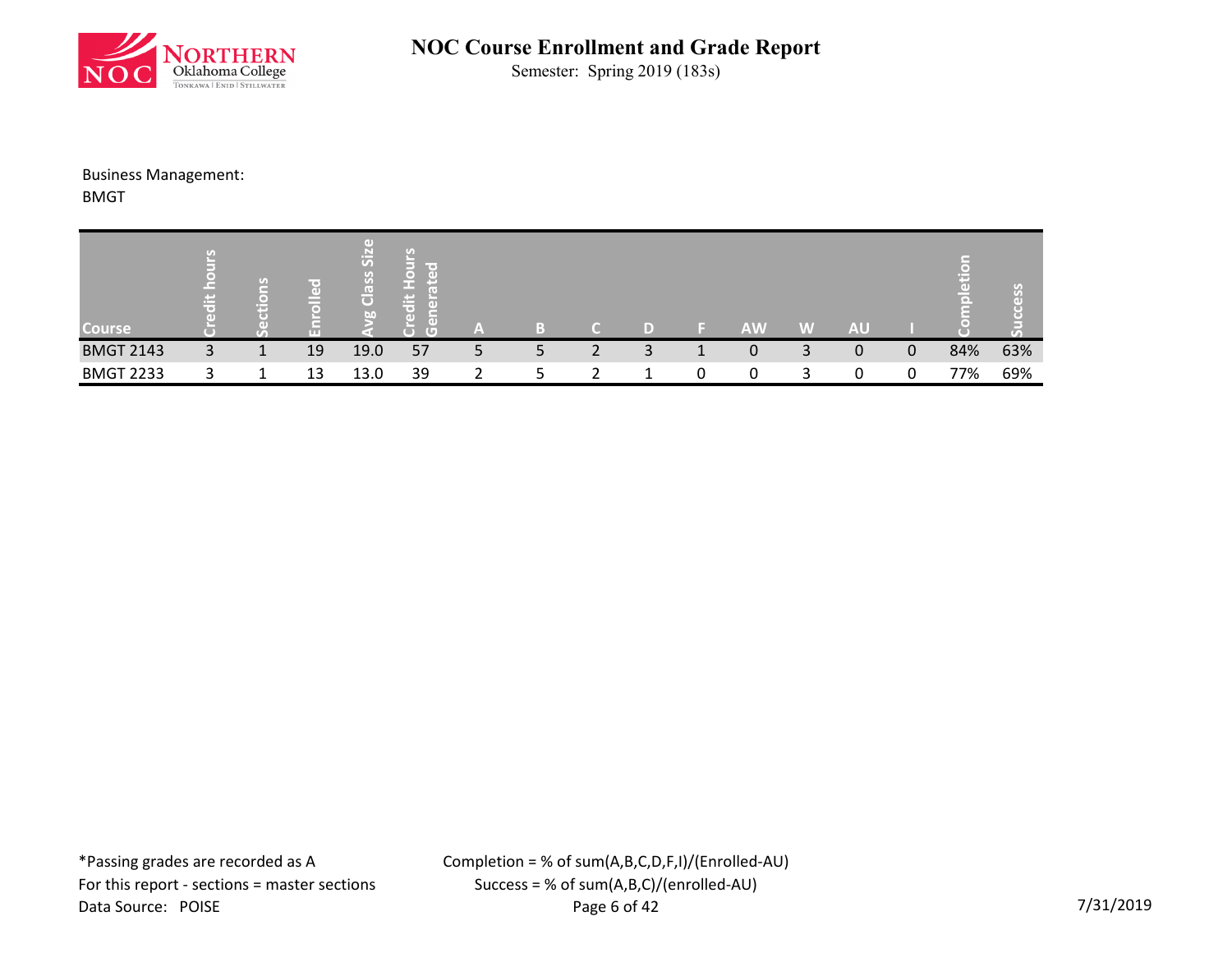

Semester: Spring 2019 (183s)

#### Business Administration:

BSAD

| <b>Course</b>    | Ħ |    | lice d<br>$\frac{a}{\pm}$<br>o<br>m | Œ<br>SiZ<br>Class<br>$\overline{D}$ | ⊢<br>and the local<br>│♀<br>│₹<br>$\overline{a}$<br>m.<br>edit<br>$\Box$<br>$\overline{G}$<br>σ | A   |    |    | D  |    | <b>AW</b> | W  | <b>AU</b> |   |     |     |
|------------------|---|----|-------------------------------------|-------------------------------------|-------------------------------------------------------------------------------------------------|-----|----|----|----|----|-----------|----|-----------|---|-----|-----|
| <b>BSAD 1103</b> | 3 | 3  | 87                                  | 29.0                                | 261                                                                                             | 29  | 25 | 10 | 6  | 5  | 3         | 9  | 0         | 0 | 86% | 74% |
| <b>BSAD 1113</b> | 3 | 12 | 239                                 | 19.9                                | 717                                                                                             | 107 | 52 | 22 | 11 | 11 | 13        | 23 | 0         | 0 | 85% | 76% |
| <b>BSAD 2113</b> | 3 |    | 8                                   | 8.0                                 | 24                                                                                              |     | 0  | 0  | 0  | 0  | 0         | 1  | 0         | 0 | 88% | 88% |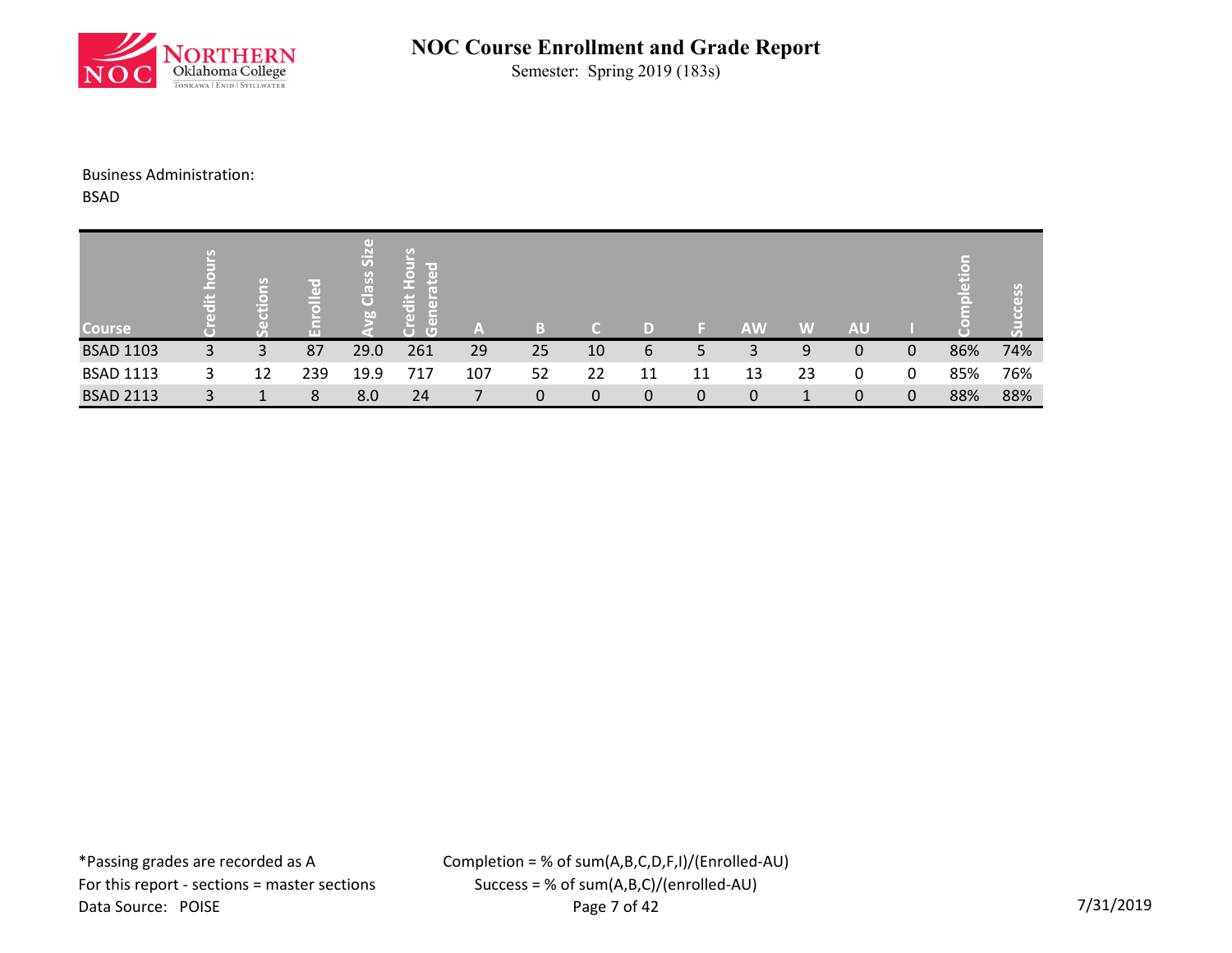

Semester: Spring 2019 (183s)

### Child Development:

CD

| <b>Course</b> | μ<br>edit ho | ctions | <b>pello</b> | g Class Size | <b>Credit Hours</b><br>loate<br>$\left( \mathbf{d} \right)$<br>$\tilde{5}$<br>$\overline{G}$ | IA, | B | C. | D            | ы            | <b>AW</b>    | W              | <b>AU</b>   |              | ō<br>τŪ | <u>w</u> |
|---------------|--------------|--------|--------------|--------------|----------------------------------------------------------------------------------------------|-----|---|----|--------------|--------------|--------------|----------------|-------------|--------------|---------|----------|
| CD 1023       | 3            | 1      | 28           | 28.0         | 84                                                                                           | 9   | 6 | 3  | 4            | 0            | $\mathbf{1}$ | 5              | $\mathbf 0$ | $\mathbf{0}$ | 79%     | 64%      |
| CD 1053       | 3            | 1      | 23           | 23.0         | 69                                                                                           | 13  | 4 | 2  | 0            | 0            | 0            | 4              | 0           | 0            | 83%     | 83%      |
| CD 2013       | 3            | 1      | 23           | 23.0         | 69                                                                                           | 9   | 5 | 2  | 3            | $\mathbf{1}$ | $\pmb{0}$    | 3              | 0           | $\mathbf{0}$ | 87%     | 70%      |
| CD 2023       | 3            | 1      | 21           | 21.0         | 63                                                                                           | 8   | 8 | 1  | 2            | 0            | 0            | $\overline{2}$ | 0           | 0            | 90%     | 81%      |
| CD 2243       | 3            | 1      | 29           | 29.0         | 87                                                                                           | 19  | 6 | 1  | $\mathbf{1}$ | $\mathbf 0$  | $\mathbf{1}$ | $\mathbf{1}$   | $\pmb{0}$   | $\mathbf 0$  | 93%     | 90%      |
| CD 2313       | 3            |        | 18           | 18.0         | 54                                                                                           | 14  | 2 | 0  | 0            | 0            | 0            | $\overline{2}$ | 0           | 0            | 89%     | 89%      |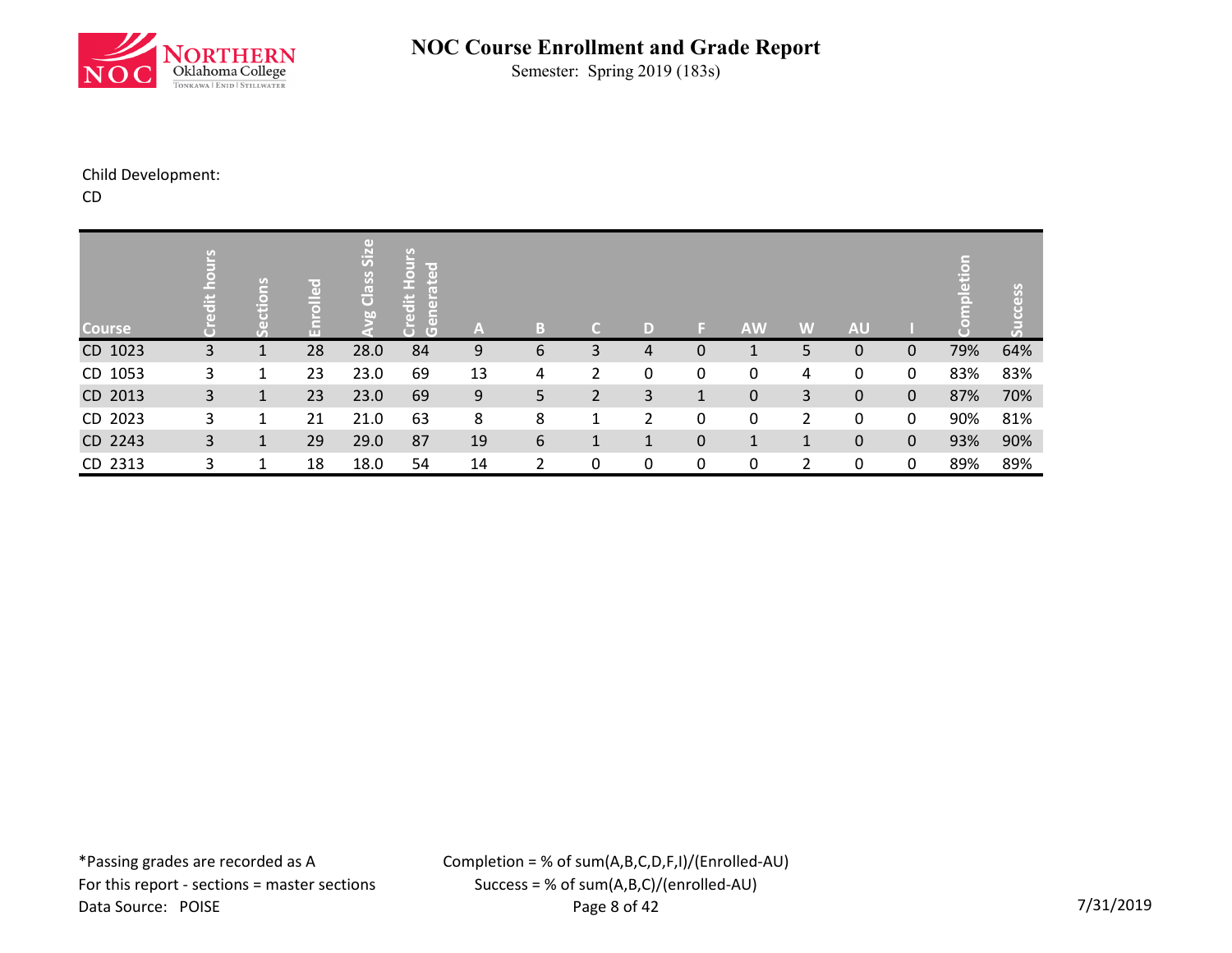

Semester: Spring 2019 (183s)

Chemistry:

CHEM

| <b>Course</b>    | £,<br>$\ddot{a}$ | tions    | $\overline{\phantom{a}}$ | $\left( \mathrm{d} \right)$<br>Siz<br>Class<br>bo | ਸ਼<br>$\ddot{\bar{a}}$<br>Πī<br>τ<br>$\overline{C}$ | A  | Ы  |    |             |   | <b>AW</b> | W            | <b>AU</b> |             | н    | ပ္ပ |
|------------------|------------------|----------|--------------------------|---------------------------------------------------|-----------------------------------------------------|----|----|----|-------------|---|-----------|--------------|-----------|-------------|------|-----|
| <b>CHEM 1014</b> | 4                | Un.<br>3 | п<br>51                  | 17.0                                              | 204                                                 | 15 | 10 | 9  | 4           | 1 |           | 11           | 0         | 0           | 76%  | 67% |
| <b>CHEM 1314</b> | 4                | 8        | 206                      | 25.8                                              | 824                                                 | 31 | 46 | 56 | 20          |   |           | 39           | 0         | 0           | 78%  | 65% |
| <b>CHEM 1414</b> | 4                | 3        | 49                       | 16.3                                              | 196                                                 | 5  | 26 | 16 | $\mathbf 0$ | 1 | 0         | $\mathbf{1}$ | 0         | $\mathbf 0$ | 98%  | 96% |
| <b>CHEM 2014</b> | 4                | 1        | 16                       | 16.0                                              | 64                                                  | ำ  | 5  | 8  | 1           | 0 | 0         | 0            | 0         | 0           | 100% | 94% |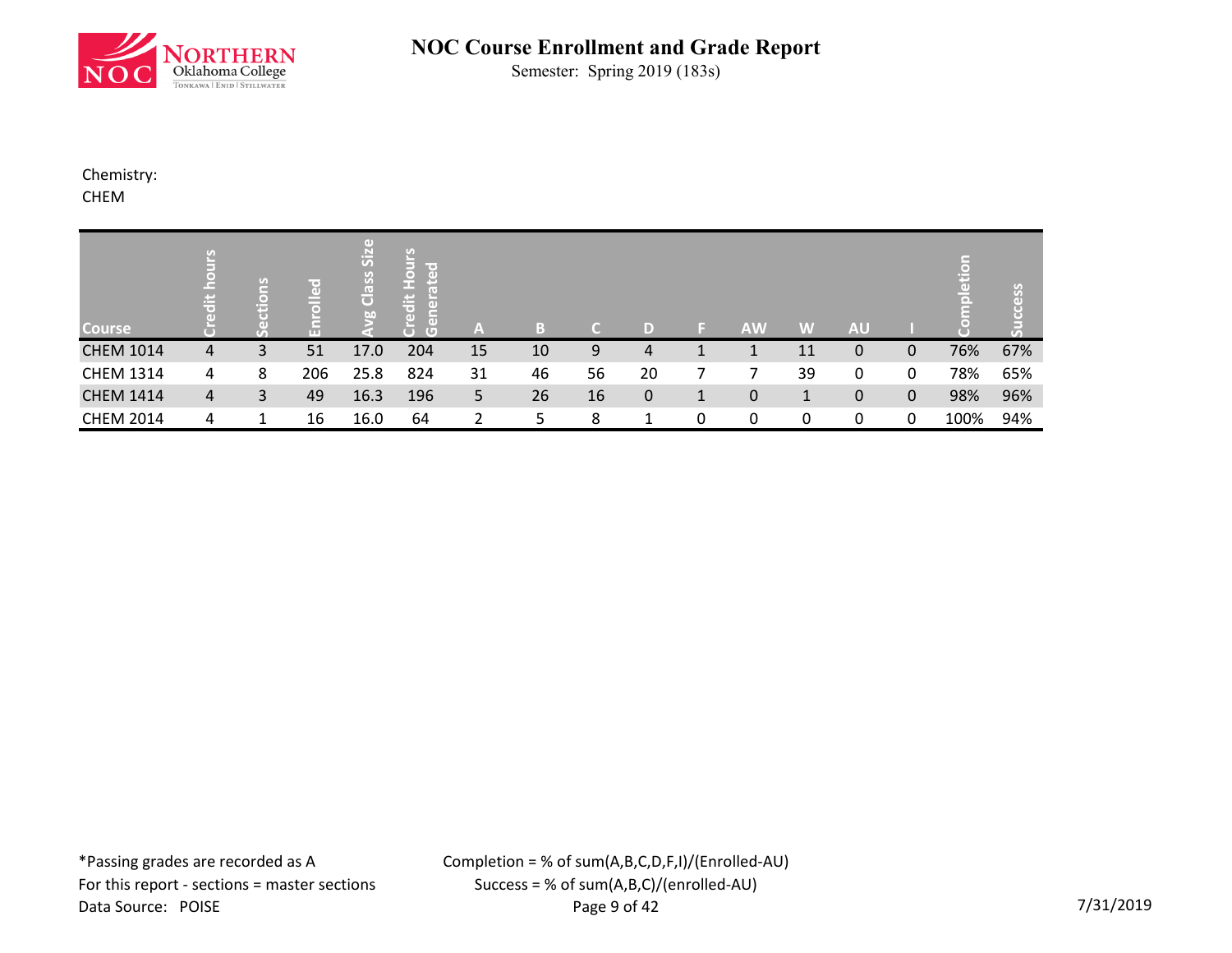

Semester: Spring 2019 (183s)

#### Criminal Justice Administration: CRMJ

| <b>Course</b>    | <u>ខ</u><br>ät | $\sigma$ | olled<br>m | Class Size<br><b>bo</b> | <b>Hours</b><br>ated<br>edit<br>$\tilde{5}$<br>ŏ<br>Ğ | A  | B  | C. | D            | ы         | <b>AW</b>    | W | <b>AU</b> |              | $\overline{c}$<br><b>npletic</b> | cess |
|------------------|----------------|----------|------------|-------------------------|-------------------------------------------------------|----|----|----|--------------|-----------|--------------|---|-----------|--------------|----------------------------------|------|
| <b>CRMJ 1113</b> | 3              | 2        | 50         | 25.0                    | 150                                                   | 17 | 15 | 9  | 2            | 4         | 2            | 1 | 0         | 0            | 94%                              | 82%  |
| <b>CRMJ 1223</b> | 3              | 1        | 21         | 21.0                    | 63                                                    | 9  | 8  | 2  | 1            | 0         | $\mathbf 0$  | 1 | 0         | 0            | 95%                              | 90%  |
| <b>CRMJ 1333</b> | 3              | 1        | 24         | 24.0                    | 72                                                    | 9  | 5. | 4  | 0            | 3         | 1            | 2 | 0         | $\mathbf 0$  | 88%                              | 75%  |
| <b>CRMJ 1523</b> | 3              | 1        | 26         | 26.0                    | 78                                                    | 10 | 6  | 6  | $\mathbf{1}$ | 0         | 3            | 0 | 0         | 0            | 88%                              | 85%  |
| <b>CRMJ 2113</b> | 3              | 1        | 36         | 36.0                    | 108                                                   | 17 | 13 | 4  | 1            | $\pmb{0}$ | $\mathbf{1}$ | 0 | 0         | $\mathbf{0}$ | 97%                              | 94%  |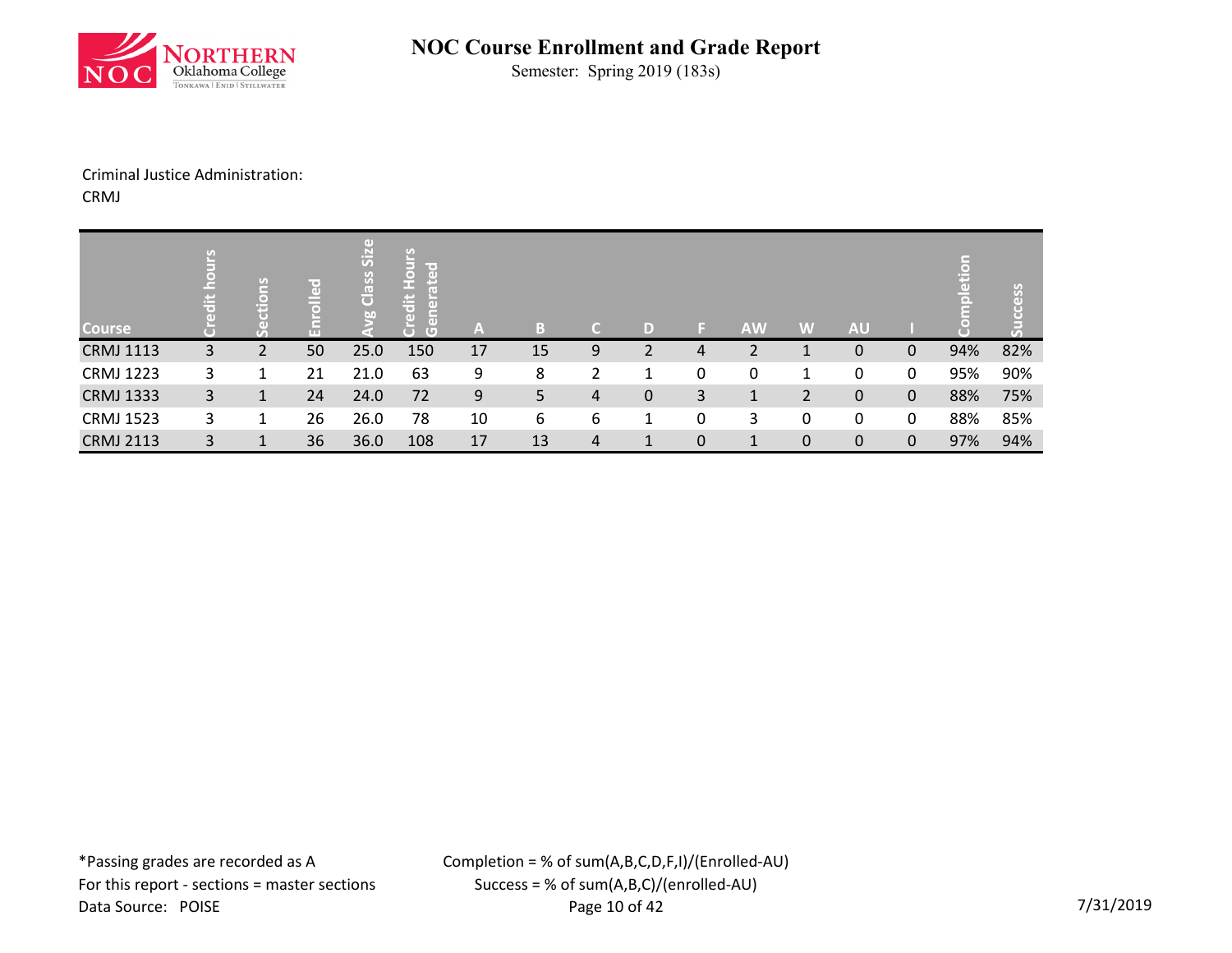

Semester: Spring 2019 (183s)

### Computer Science:

CS

| <b>Course</b> | ĕ<br>$\ddot{a}$ | 임<br><u>م.</u> | pello<br>ш | O)<br>Class Siz<br>$\overline{50}$ | $rac{1}{2}$<br>$\overline{\phantom{a}}$<br>$\overline{a}$<br>m<br>lait<br>नि<br>$\overline{5}$<br>Б<br>$\overline{G}$ | A  | B  | T CH | D |   | <b>AW</b> | W  | <b>AU</b>   |             | Ë   | Y.  |
|---------------|-----------------|----------------|------------|------------------------------------|-----------------------------------------------------------------------------------------------------------------------|----|----|------|---|---|-----------|----|-------------|-------------|-----|-----|
| CS 1013       | 3               | 1              | 16         | 16.0                               | 48                                                                                                                    | 3  |    | 3    | 1 | 3 | 0         | 5  | 0           | $\mathbf 0$ | 69% | 44% |
| CS 1113       | 3               | 9              | 139        | 15.4                               | 417                                                                                                                   | 41 | 29 | 29   | 1 | 4 | 6         | 29 | 0           | 0           | 75% | 71% |
| CS 2123       | 3               | 4              | 71         | 17.8                               | 213                                                                                                                   | 21 | 17 | 9    | 7 | 8 | 1         | 8  | $\mathbf 0$ | $\mathbf 0$ | 87% | 66% |
| CS 2303       | 3               |                |            | 7.0                                | 21                                                                                                                    |    |    | 0    | 0 | 1 | 0         | 4  | 0           | 0           | 43% | 29% |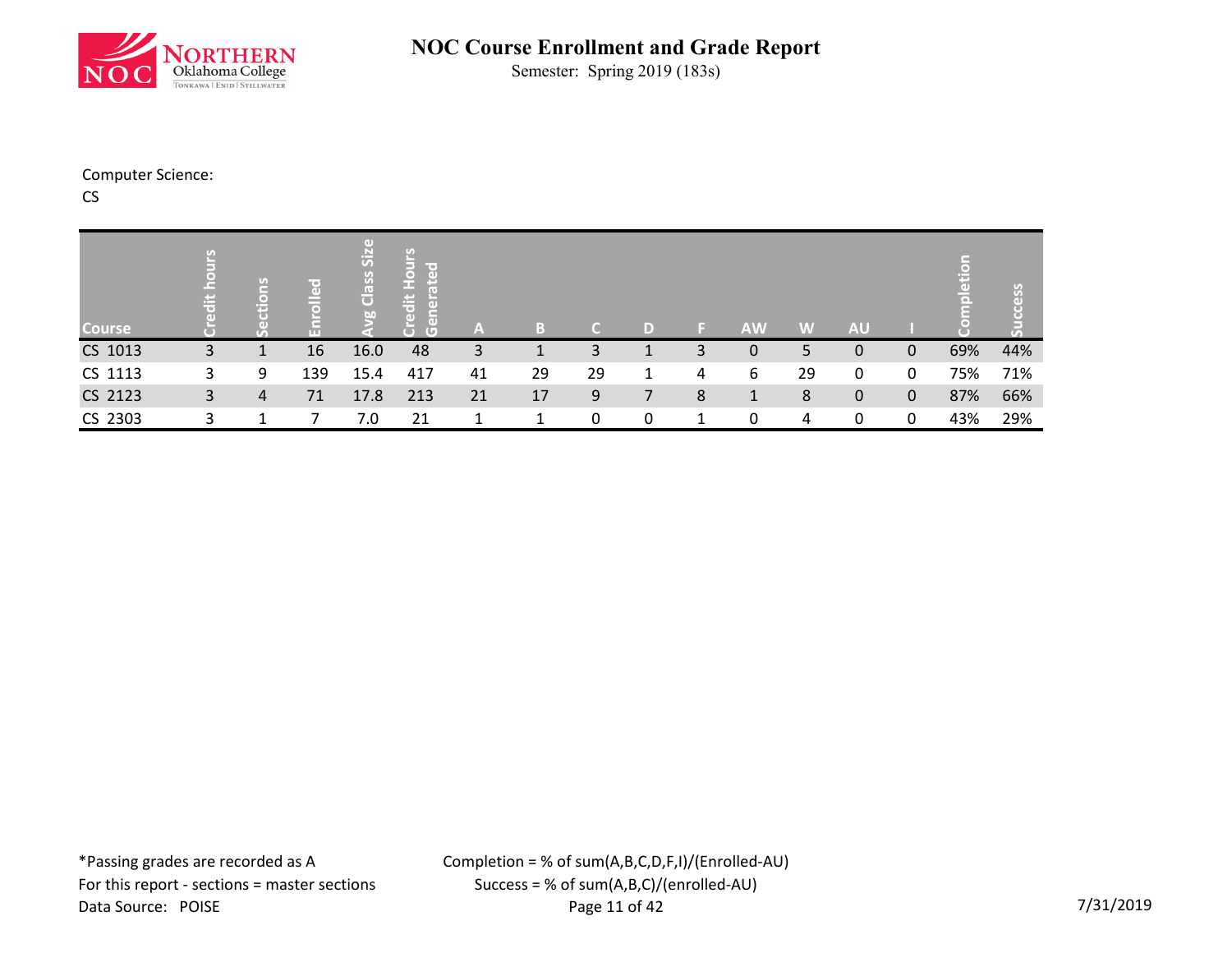

Semester: Spring 2019 (183s)

Learning Assistance:

DEVS

| <b>Course</b>    | c,<br>ä | $\overline{S}$<br>$\left($ $\right)$<br>ю<br>$\sigma_{\rm A}$ | O)<br>--<br><b>TELE</b> | SiZ<br>Class<br>b0 | ÷<br>æ<br>$\blacksquare$ | A  |    |                |             |   | <b>AW</b> | W           | <b>AU</b> |             |     |     |
|------------------|---------|---------------------------------------------------------------|-------------------------|--------------------|--------------------------|----|----|----------------|-------------|---|-----------|-------------|-----------|-------------|-----|-----|
| <b>DEVS 1101</b> | 1       |                                                               | 59                      | 8.4                | 59                       | 28 | 10 | $\overline{2}$ | $\mathbf 0$ | 1 | 13        | 5           | 0         | 0           | 69% | 68% |
| <b>DEVS 1102</b> |         | ᅩ                                                             | 11                      | 11.0               | 22                       | 4  |    | 0              | 1           |   |           |             | 0         | 0           | 73% | 45% |
| <b>DEVS 1112</b> |         | 1                                                             | 14                      | 14.0               | 28                       | 8  |    | 1              | $\mathbf 0$ | 0 | 3         | $\mathbf 0$ | 0         | $\mathbf 0$ | 79% | 79% |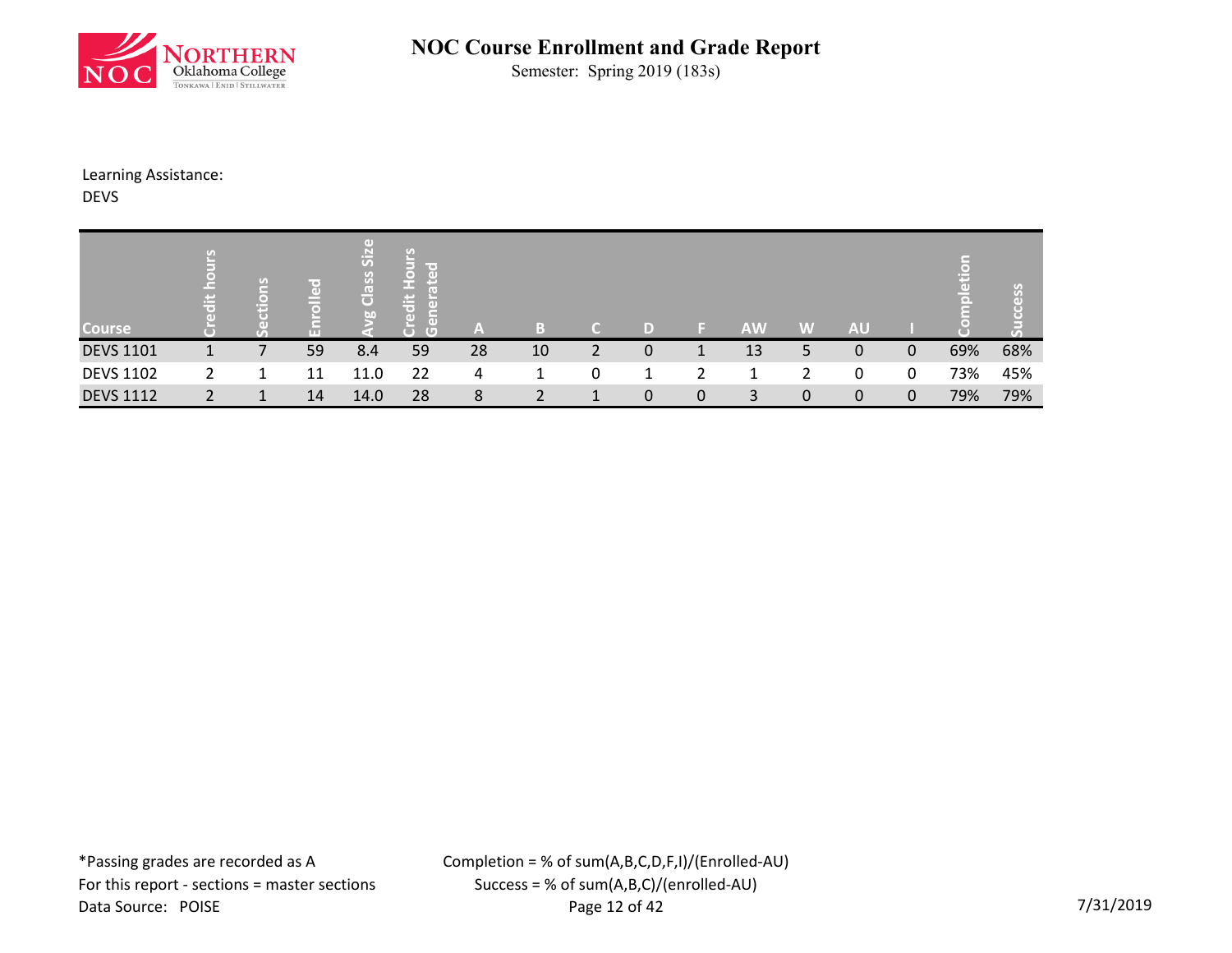

Semester: Spring 2019 (183s)

### Digital Media, Animation and Design: DMAD

| <b>Course</b>    | <u>م</u><br>$\frac{1}{5}$ | 19 | ဥ<br>m | (d)<br>Class Siz<br>bo | <b>Hours</b><br>ated<br>Credit<br>$\tilde{5}$<br>Ğ | /AV | B            | a            | D | E.          | <b>AW</b>    | W            | <b>AU</b> |              | pletion | cess      |
|------------------|---------------------------|----|--------|------------------------|----------------------------------------------------|-----|--------------|--------------|---|-------------|--------------|--------------|-----------|--------------|---------|-----------|
| <b>DMAD 1133</b> | 3                         |    | 10     | 10.0                   | 30                                                 | 5   | 3            | 2            | 0 | $\mathbf 0$ | $\mathbf{0}$ | 0            | 0         | $\mathbf{0}$ | 100%    | 100%      |
| <b>DMAD 1233</b> | 3                         |    | 10     | 10.0                   | 30                                                 | 6   | 4            | 0            | 0 | 0           | 0            | 0            | 0         | 0            | 100%    | 100%      |
| <b>DMAD 2333</b> | 3                         | 1  | 9      | 9.0                    | 27                                                 | 5   | 4            | 0            | 0 | $\pmb{0}$   | $\pmb{0}$    | 0            | 0         | $\mathbf 0$  |         | 100% 100% |
| <b>DMAD 2353</b> | 3                         | 1  | 9      | 9.0                    | 27                                                 | 5   | 4            | 0            | 0 | 0           | 0            | 0            | 0         | 0            | 100%    | 100%      |
| <b>DMAD 2383</b> | 3                         | 1  | 9      | 9.0                    | 27                                                 | 7   | $\mathbf{1}$ | $\mathbf{1}$ | 0 | $\pmb{0}$   | $\mathbf 0$  | $\mathbf{0}$ | 0         | $\mathbf{0}$ | 100%    | 100%      |
| <b>DMAD 2393</b> | 3                         |    | 9      | 9.0                    | 27                                                 |     | າ            | 0            | 0 | 0           | 0            | 0            | 0         | 0            | 100%    | 100%      |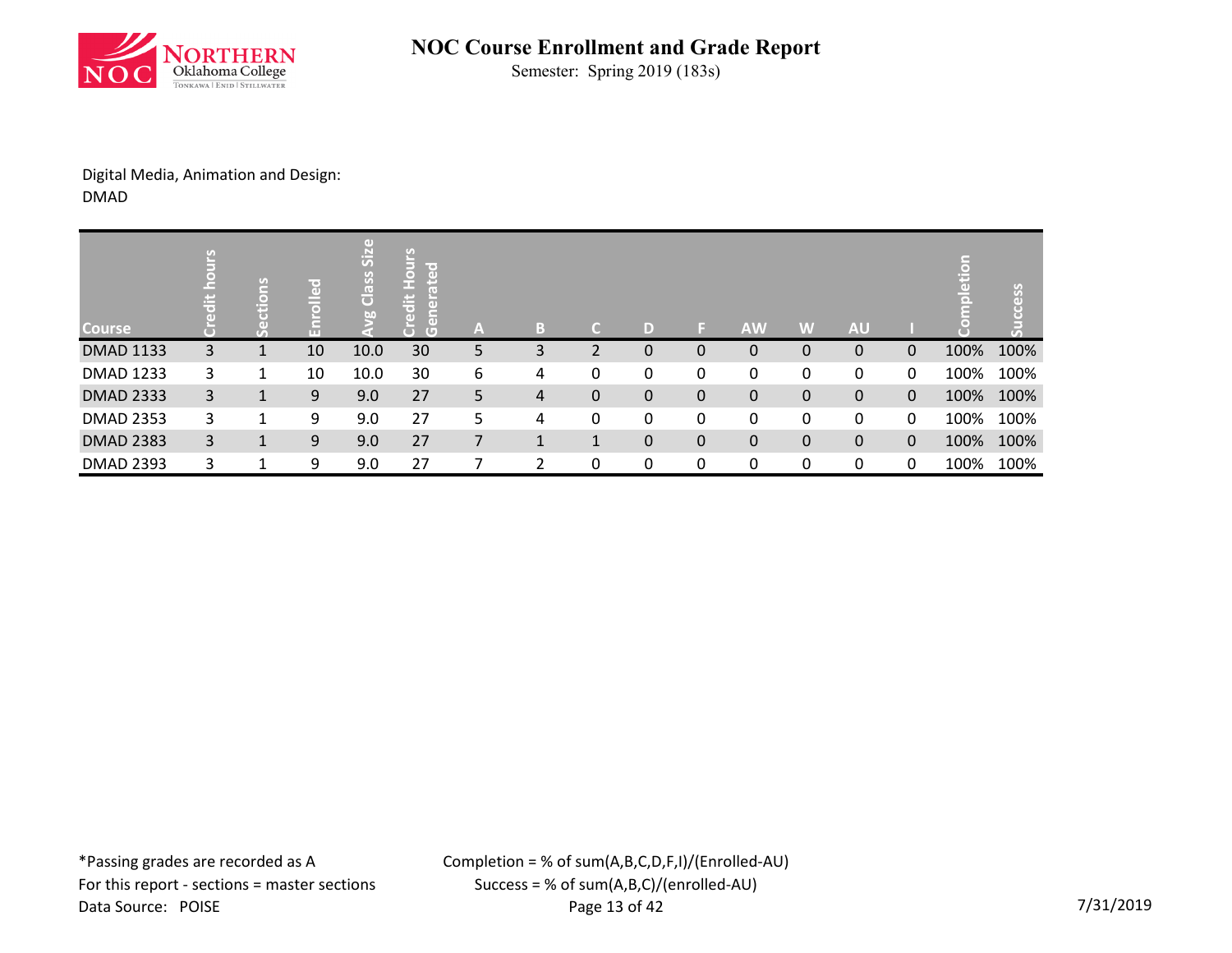

Semester: Spring 2019 (183s)

Economics:

ECON

| <b>Course</b>    |   | U) | le e<br>$\Box$<br><b>LTT</b> | ΠT<br>Si <sub>2</sub><br>S<br>Clas.<br>b <sub>0</sub> | le et<br>œ<br>īΘ,<br>rG. | $\equiv$ |    |    | D) | <b>AW</b> | W | <b>AU</b> |   | т<br>$\sigma$ |     |
|------------------|---|----|------------------------------|-------------------------------------------------------|--------------------------|----------|----|----|----|-----------|---|-----------|---|---------------|-----|
| <b>ECON 2113</b> | 3 | 4  | 95                           | 23.8                                                  | 285                      | 45       | 30 | 13 |    | 0         | 4 | 0         | 0 | 96%           | 93% |
| <b>ECON 2123</b> |   |    | 87                           | 17.4                                                  | 261                      | 26       | 37 | 17 |    | 0         |   | 0         | 0 | 98%           | 92% |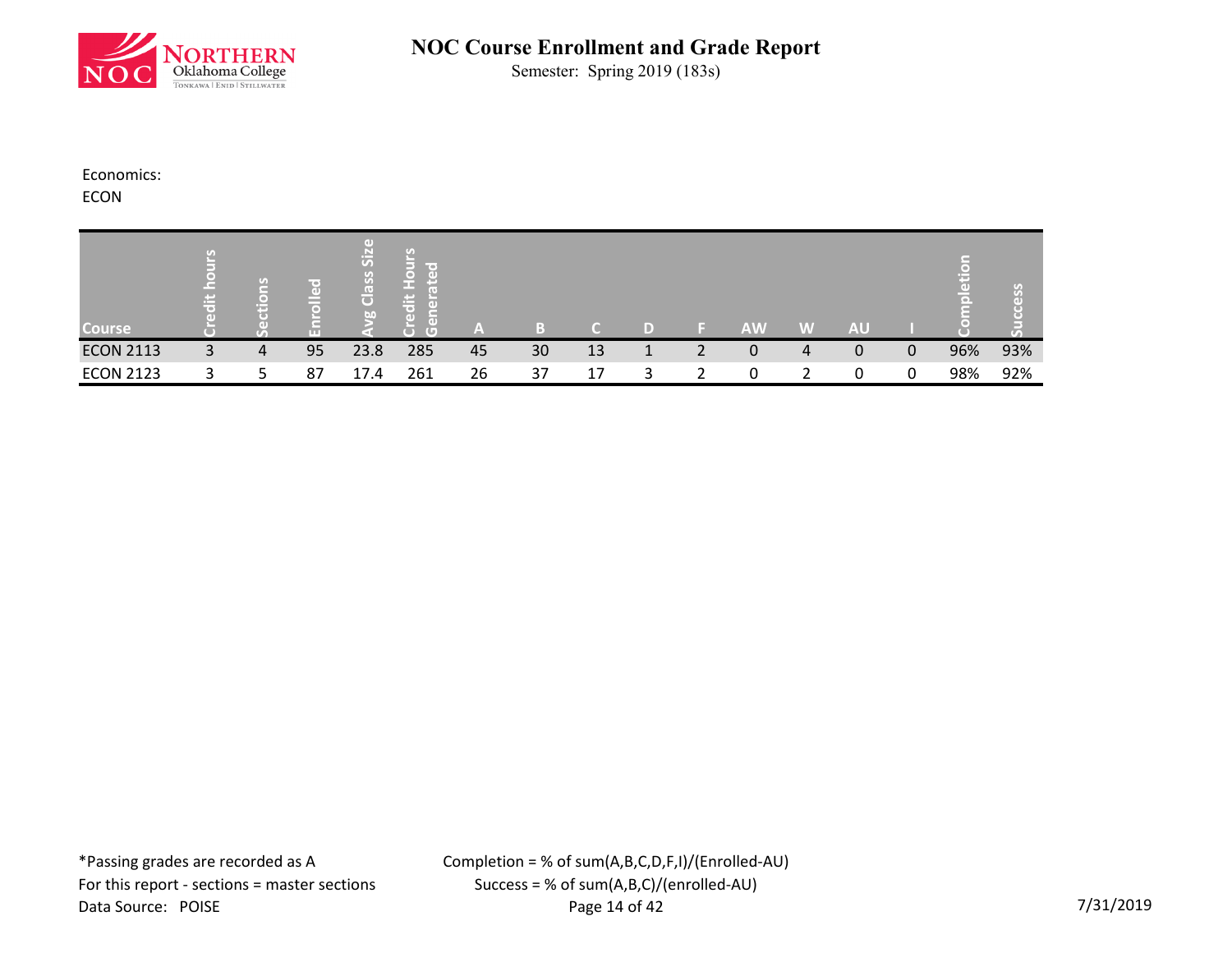

Semester: Spring 2019 (183s)

English:

ENGL

| <b>Course</b>    | $\frac{1}{2}$  | ctions<br>တိ | olled<br>문 | vg Class Size | <b>Hours</b><br><b>Deat</b><br>edit<br>ā<br>Œ<br>$\overline{C}$ | A              | $\mathbb{B}$ | C.               | D                | ы            | <b>AW</b>    | W            | <b>AU</b>    |              | $\overline{\bullet}$<br>ã | ess |
|------------------|----------------|--------------|------------|---------------|-----------------------------------------------------------------|----------------|--------------|------------------|------------------|--------------|--------------|--------------|--------------|--------------|---------------------------|-----|
| <b>ENGL 0122</b> | $\overline{2}$ | 4            | 47         | 11.8          | 94                                                              | 26             | 10           | 4                | $\mathbf{1}$     | $\mathbf 0$  | 3            | 3            | 0            | $\mathbf{0}$ | 87%                       | 85% |
| <b>ENGL 0123</b> | 3              | 2            | 32         | 16.0          | 96                                                              | $\overline{2}$ | 6            | 9                | 3                | 4            | 3            | 4            | 1            | 0            | 77%                       | 55% |
| <b>ENGL 1113</b> | 3              | 14           | 233        | 16.6          | 699                                                             | 80             | 55           | 35               | 22               | 12           | 15           | 14           | 0            | $\mathbf{0}$ | 88%                       | 73% |
| <b>ENGL 1213</b> | 3              | 38           | 795        | 20.9          | 2385                                                            | 380            | 172          | 97               | 19               | 35           | 41           | 50           | 0            | 1            | 89%                       | 82% |
| <b>ENGL 1223</b> | 3              | $\mathbf{1}$ | 18         | 18.0          | 54                                                              | 9              | 3            | 4                | $\boldsymbol{0}$ | $\mathbf{1}$ | $\mathbf 0$  | $\mathbf{1}$ | $\mathbf{0}$ | $\mathbf 0$  | 94%                       | 89% |
| <b>ENGL 2423</b> | 3              | 1            | 16         | 16.0          | 48                                                              | 14             | 0            | 0                | 0                | 0            | 0            | 2            | 0            | $\mathbf{0}$ | 88%                       | 88% |
| <b>ENGL 2453</b> | 3              | $\mathbf{1}$ | 10         | 10.0          | 30                                                              | 5              | 2            | $\boldsymbol{0}$ | $\boldsymbol{0}$ | $\mathbf{1}$ | $\mathbf{1}$ | $\mathbf{1}$ | 0            | $\mathbf 0$  | 80%                       | 70% |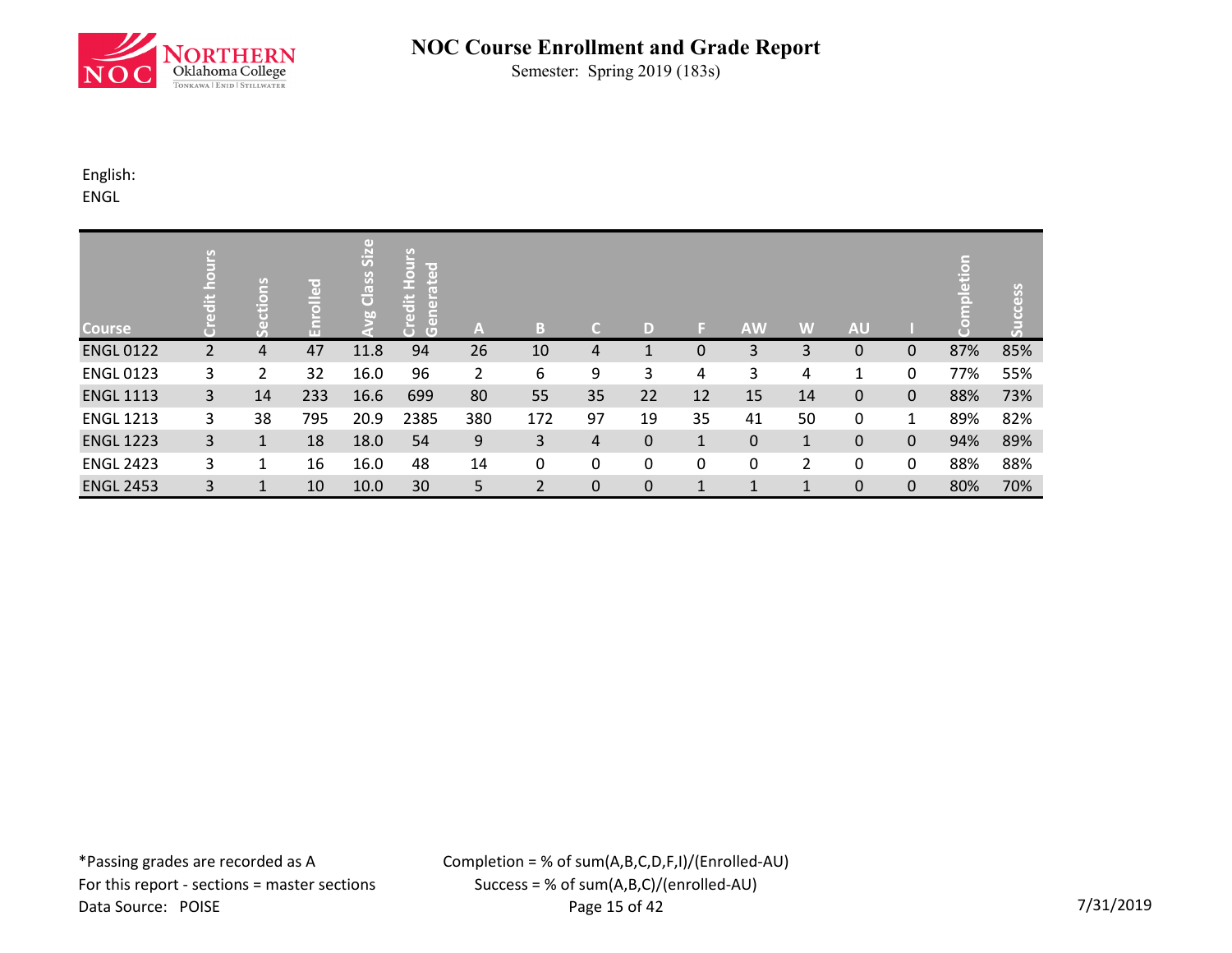

Semester: Spring 2019 (183s)

Pre-Engineering: ENGR

| <b>Course</b>    | Æ.<br>ᄫ | m | ir o i<br>$\omega$<br>⋿<br>o<br>ш | $\left( \mathbf{d} \right)$<br>Class Size<br>$\overline{50}$ | ပ္ပ<br>$\overline{5}$ $\overline{6}$<br>$\overline{O}$<br>- 61<br>信<br>$\ddot{a}$<br>ंत<br>$\overline{a}$<br>高<br>$\overline{(\mathbb{U})}$<br>$\overline{\mathbf{C}}$ | ۱â             |   | C. | D |   | <b>AW</b>   | W | <b>AU</b> |              | $\ddot{a}$<br>$\bar{\mathbf{p}}$ | $\Box$ |
|------------------|---------|---|-----------------------------------|--------------------------------------------------------------|------------------------------------------------------------------------------------------------------------------------------------------------------------------------|----------------|---|----|---|---|-------------|---|-----------|--------------|----------------------------------|--------|
| <b>ENGR 1111</b> |         |   | 35                                | 35.0                                                         | 35                                                                                                                                                                     | 16             |   | 3  | 2 |   |             | 5 | 0         | $\mathbf{0}$ | 83%                              | 74%    |
| <b>ENGR 2111</b> |         | 1 | 10                                | 10.0                                                         | 10                                                                                                                                                                     | 6              | 4 | 0  | 0 | 0 | 0           | 0 | 0         | 0            | 100%                             | 100%   |
| <b>ENGR 2113</b> | 3       |   | 10                                | 10.0                                                         | 30                                                                                                                                                                     | $\overline{4}$ |   |    |   | 0 | $\mathbf 0$ | ᅩ | 0         | $\mathbf{0}$ | 90%                              | 80%    |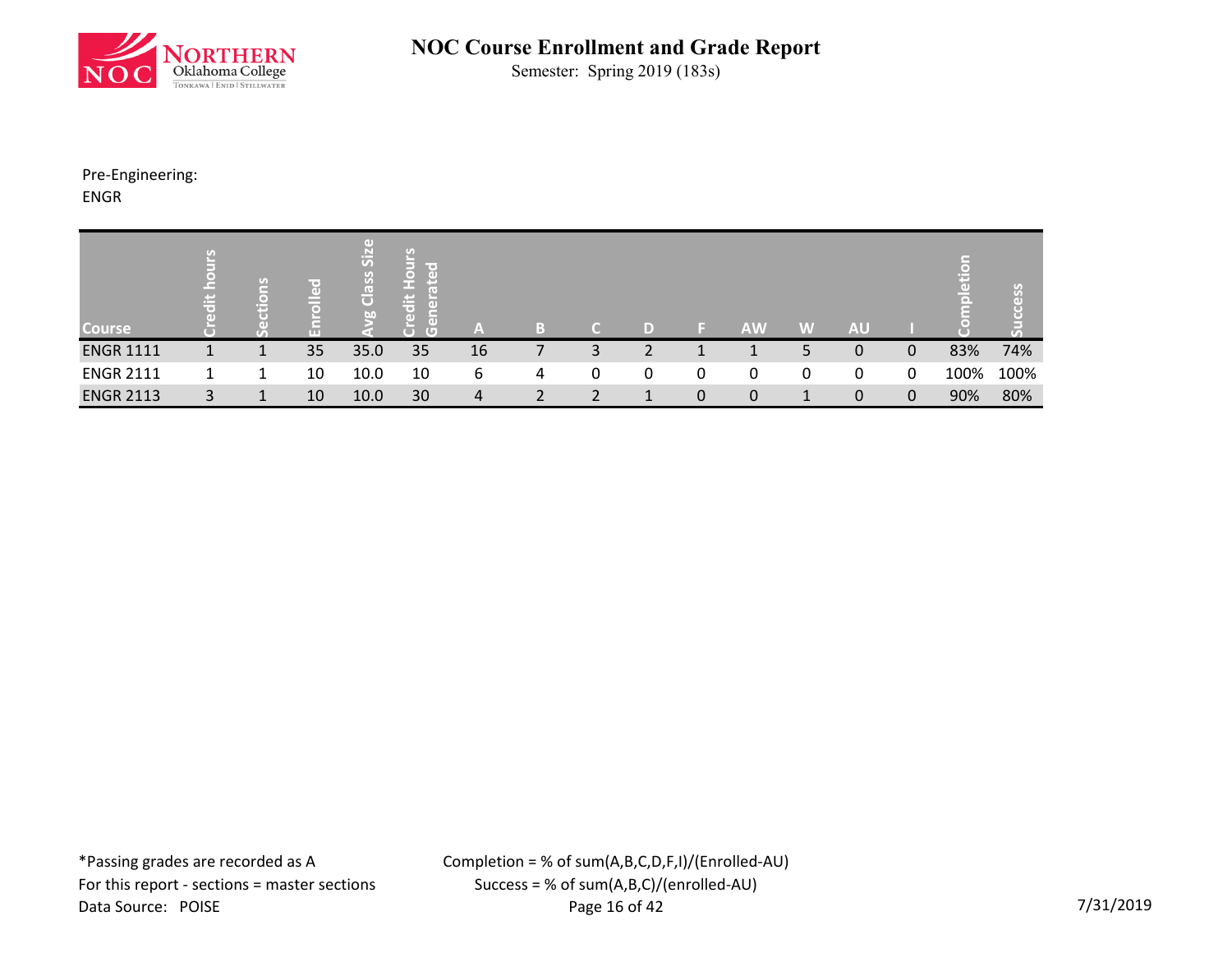

Semester: Spring 2019 (183s)

Earth Science:

**ESCI** 

| <b>Course</b>    | <b>Property</b> | $\mathcal{G}$<br>$\circ$<br>m | r or<br>(eD) | <b>GD</b><br>Siz<br>S <sub>o</sub><br>œ<br>$\overline{C}$<br>b | $\overline{G}$<br>$\blacksquare$ | m  |    |    |                |   | <b>AW</b> | W | <b>AU</b> |             |     |     |
|------------------|-----------------|-------------------------------|--------------|----------------------------------------------------------------|----------------------------------|----|----|----|----------------|---|-----------|---|-----------|-------------|-----|-----|
| <b>ESCI 1214</b> | 4               |                               | 160          | 22.9                                                           | 640                              | 61 | 55 | 29 | $\overline{4}$ | 6 | ⌒         |   | $\Omega$  | $\mathbf 0$ | 97% | 91% |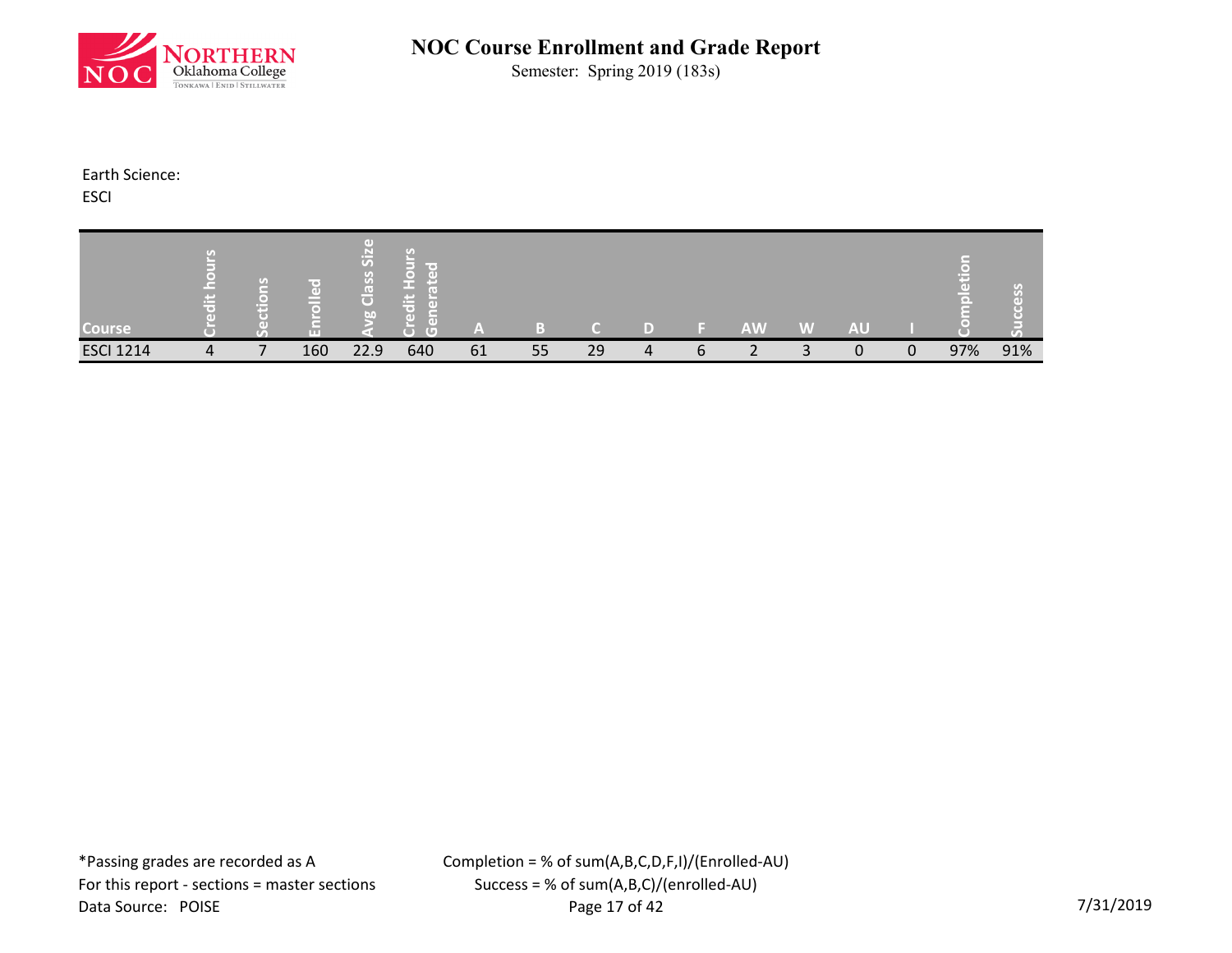

Semester: Spring 2019 (183s)

Geography:

GEOG

| <b>Course</b>    | 7.1<br><u>( — </u><br>E | $\sigma$<br>m | m   | $\left( \mathrm{d}\right)$<br>$\frac{1}{25}$<br>S <sub>o</sub><br>(د)<br>$\overline{C}$<br>Lan <sup>1</sup> | Œ<br>τ | ľ٨ |    |    |   | <b>AW</b> | W | <b>AU</b> |   |     | $\sigma$ a |
|------------------|-------------------------|---------------|-----|-------------------------------------------------------------------------------------------------------------|--------|----|----|----|---|-----------|---|-----------|---|-----|------------|
| <b>GEOG 2253</b> | $\mathbf{r}$            | 6             | 101 | 16.8                                                                                                        | 303    | 35 | 26 | 20 | 9 |           |   | 0         | 0 | 94% | 80%        |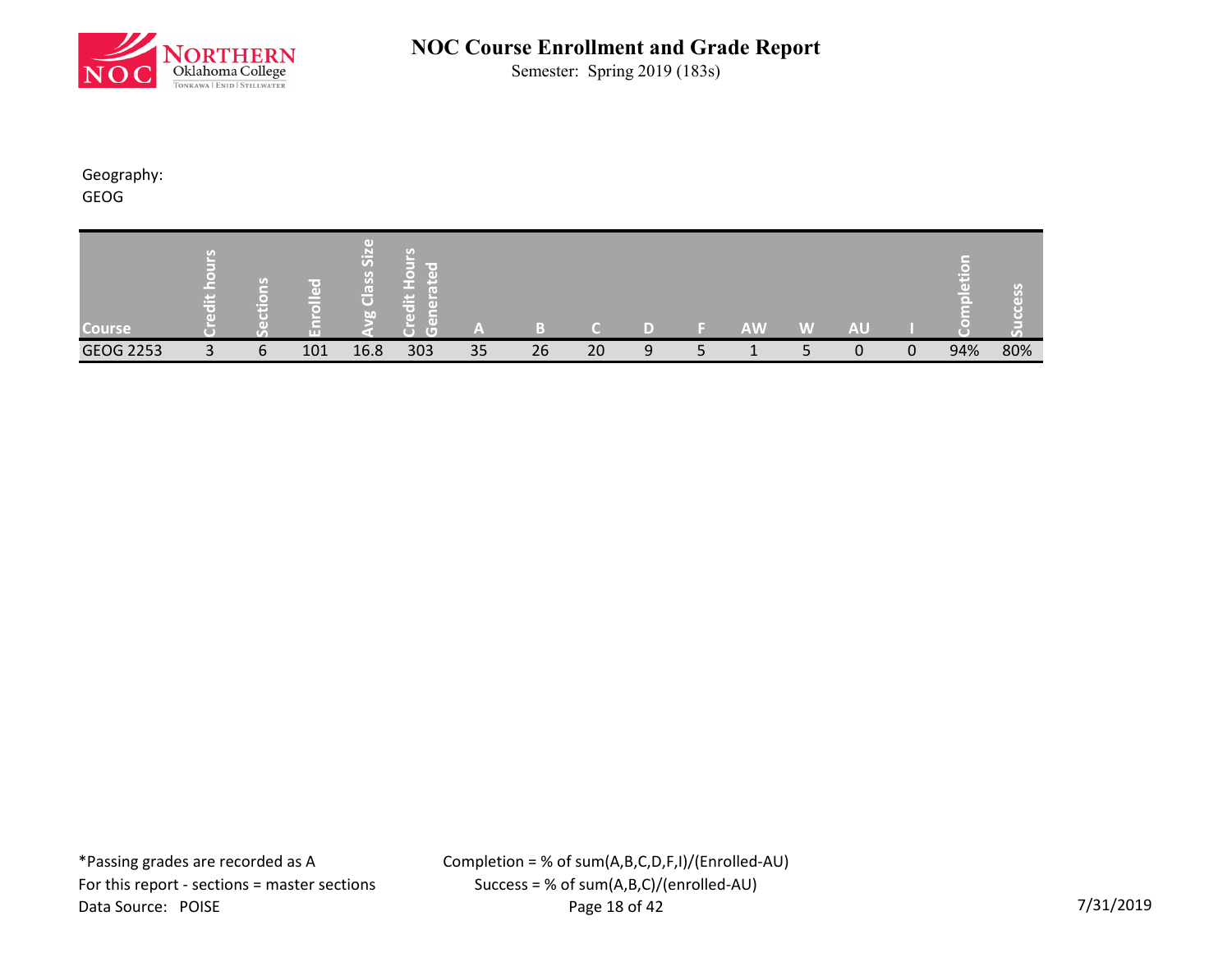

Semester: Spring 2019 (183s)

Global Studies:

GLBL

| <b>Course</b>    | £,<br>$\ddot{a}$ | U.<br>⋳<br>$\overline{5}$ | olled | Size<br>Class<br><b>bo</b> | lm or<br>$\ddot{\bar{\sigma}}$<br>$\overline{a}$<br>τ<br>$\overline{C}$ | A  | B |   | D |   | <b>AW</b>   | W | <b>AU</b> |              | н    |      |
|------------------|------------------|---------------------------|-------|----------------------------|-------------------------------------------------------------------------|----|---|---|---|---|-------------|---|-----------|--------------|------|------|
| <b>GLBL 2113</b> | 3                |                           | 12    | 12.0                       | 36                                                                      | 11 | 0 | 0 | 0 |   | 0           | 0 | 0         | $\Omega$     | 100% | 92%  |
| <b>GLBL 2123</b> | 3                |                           |       | 1.0                        | 3                                                                       |    | 0 | 0 | 0 | 0 | 0           | 0 | 0         | 0            | 100% | 100% |
| <b>GLBL 2133</b> | 3                | 1                         | 14    | 14.0                       | 42                                                                      | 1  | 2 | 3 | 2 | 4 | $\mathbf 0$ | 2 | 0         | $\mathbf{0}$ | 86%  | 43%  |
| <b>GLBL 2143</b> | 3                |                           |       | 1.0                        | 3                                                                       |    | 0 | 0 | 0 | 0 | 0           | 0 | 0         | 0            | 100% | 100% |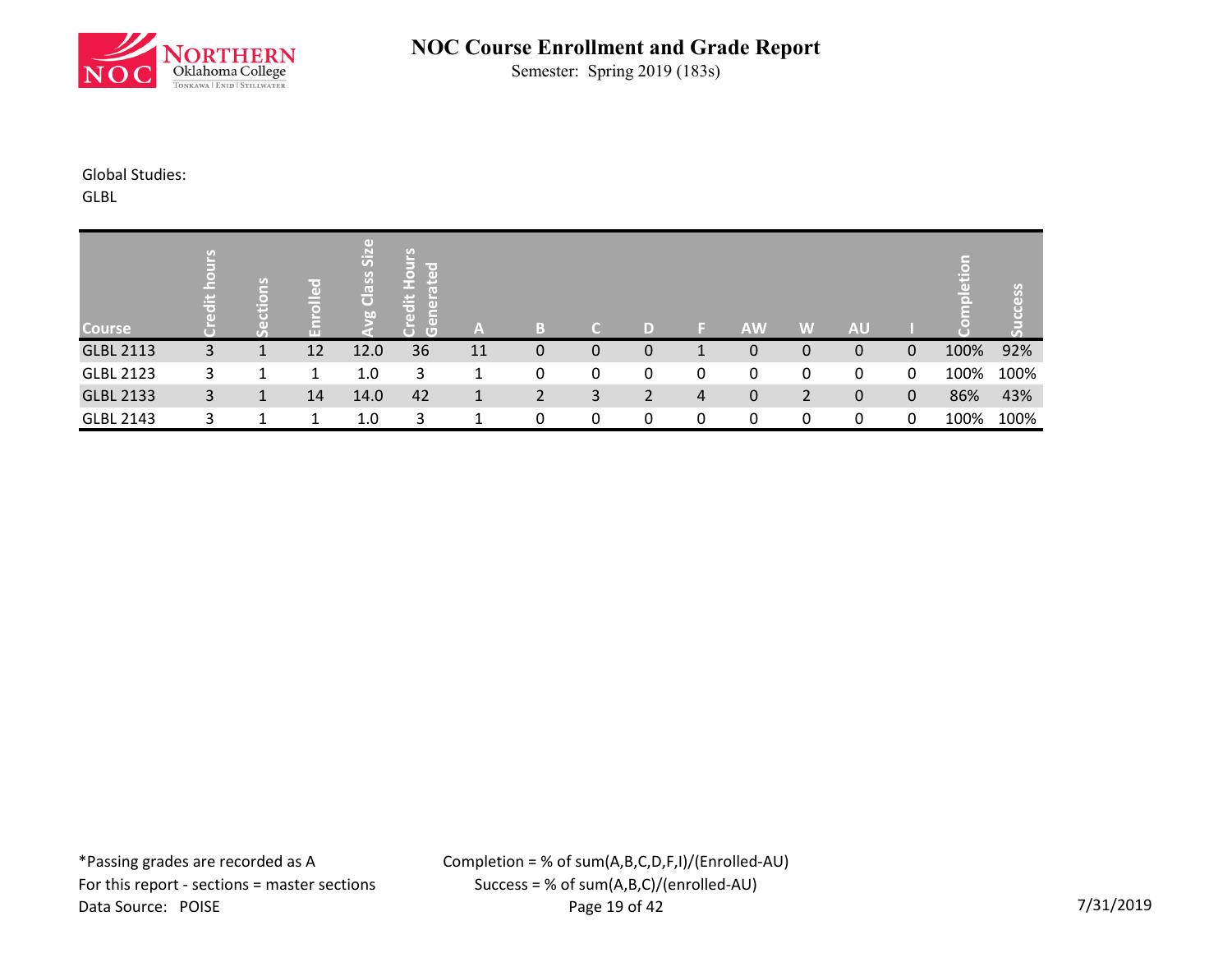

Semester: Spring 2019 (183s)

History:

**HIST** 

| Course           | 릙 | $\overline{\Xi}$<br>tio<br>$\mathcal{F}_{\mathcal{D}}$ | olled<br>£ | $\Box$<br>Siz<br>rg Class | <b>Hours</b><br>$\overline{c}$<br>E<br>edit<br>Œ<br>$\overline{G}$<br>$\overline{C}$ | A   | в  | C. | D  |    | <b>AW</b> | W              | <b>AU</b> |              | Ĕ   | <b>SS</b> |
|------------------|---|--------------------------------------------------------|------------|---------------------------|--------------------------------------------------------------------------------------|-----|----|----|----|----|-----------|----------------|-----------|--------------|-----|-----------|
| <b>HIST 1113</b> | 3 | 3                                                      | 70         | 23.3                      | 210                                                                                  | 19  | 15 | 19 | 5  | 2  | 2         | 8              | 0         | 0            | 86% | 76%       |
| <b>HIST 1223</b> | 3 | 2                                                      | 26         | 13.0                      | 78                                                                                   | 8   | 9  | 6  | 0  | 2  | 0         | 1              | 0         | 0            | 96% | 88%       |
| <b>HIST 1483</b> | 3 |                                                        | 144        | 20.6                      | 432                                                                                  | 60  | 25 | 23 | 9  | 11 | 5         | 11             | 0         | $\mathbf{0}$ | 89% | 75%       |
| <b>HIST 1493</b> | 3 | 16                                                     | 353        | 22.1                      | 1059                                                                                 | 121 | 68 | 72 | 21 | 26 | 10        | 35             | 0         | 0            | 87% | 74%       |
| <b>HIST 2212</b> | 3 | 1                                                      | 16         | 16.0                      | 48                                                                                   | 5   |    | 4  | 3  | 1  | 0         | $\overline{2}$ | 0         | $\mathbf{0}$ | 88% | 63%       |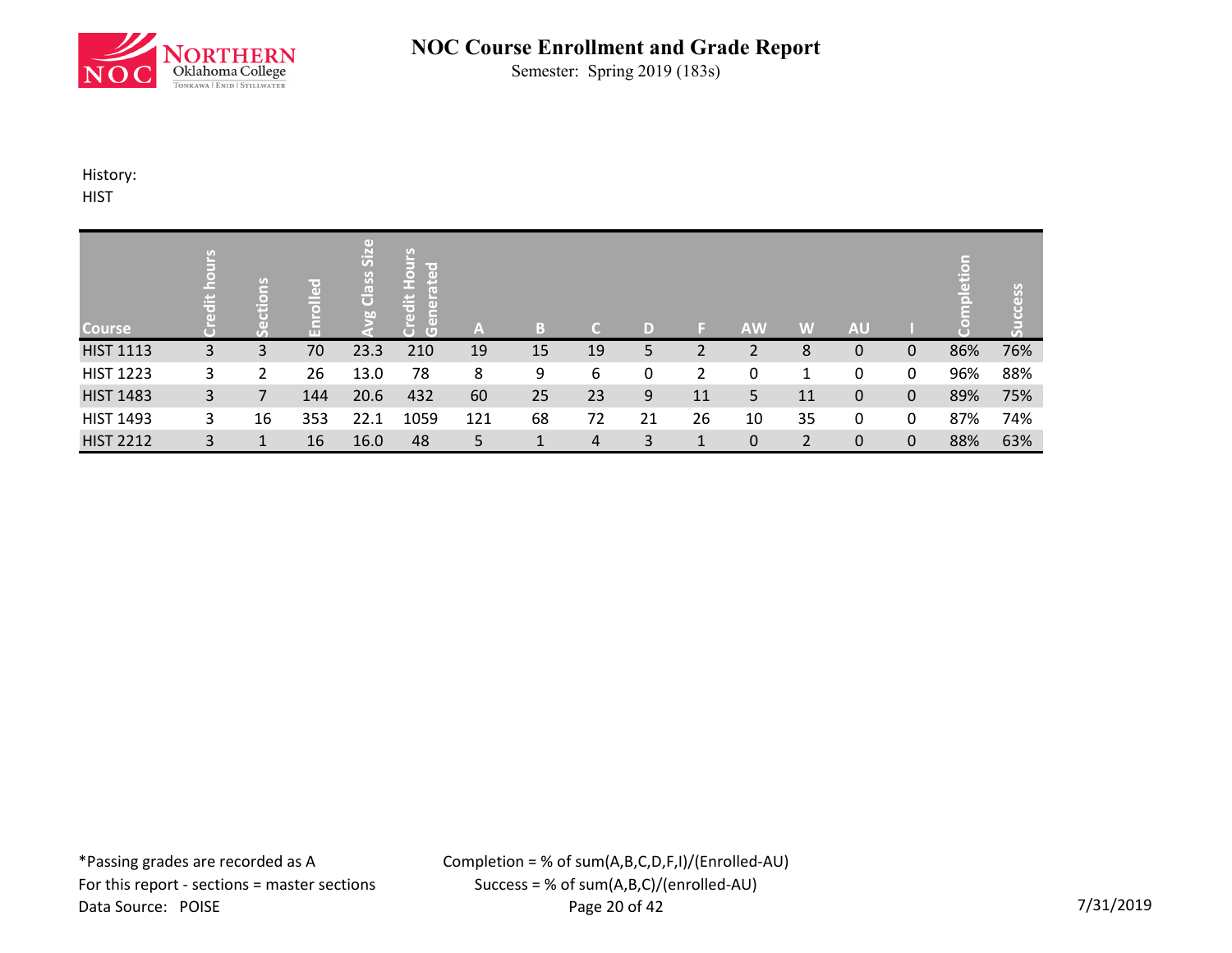

Semester: Spring 2019 (183s)

Health Studies:

**HLST** 

| <b>Course</b>    | 出 | $\mathcal{G}$<br>$\bullet$<br>m | r e i<br>GD.<br>c<br><b>LTL</b> | <b>GD</b><br>Si <sub>2</sub><br>S <sub>o</sub><br>¢<br>$\overline{C}$<br>bn | A G T<br>σ | ,,,<br>- |    |    |   | <b>AW</b> | W | <b>AU</b> |   |     |     |
|------------------|---|---------------------------------|---------------------------------|-----------------------------------------------------------------------------|------------|----------|----|----|---|-----------|---|-----------|---|-----|-----|
| <b>HLST 1113</b> |   | 4                               | 95                              | 23.8                                                                        | 285        | 26       | 33 | 19 | 4 |           |   | $\Omega$  | 0 | 92% | 82% |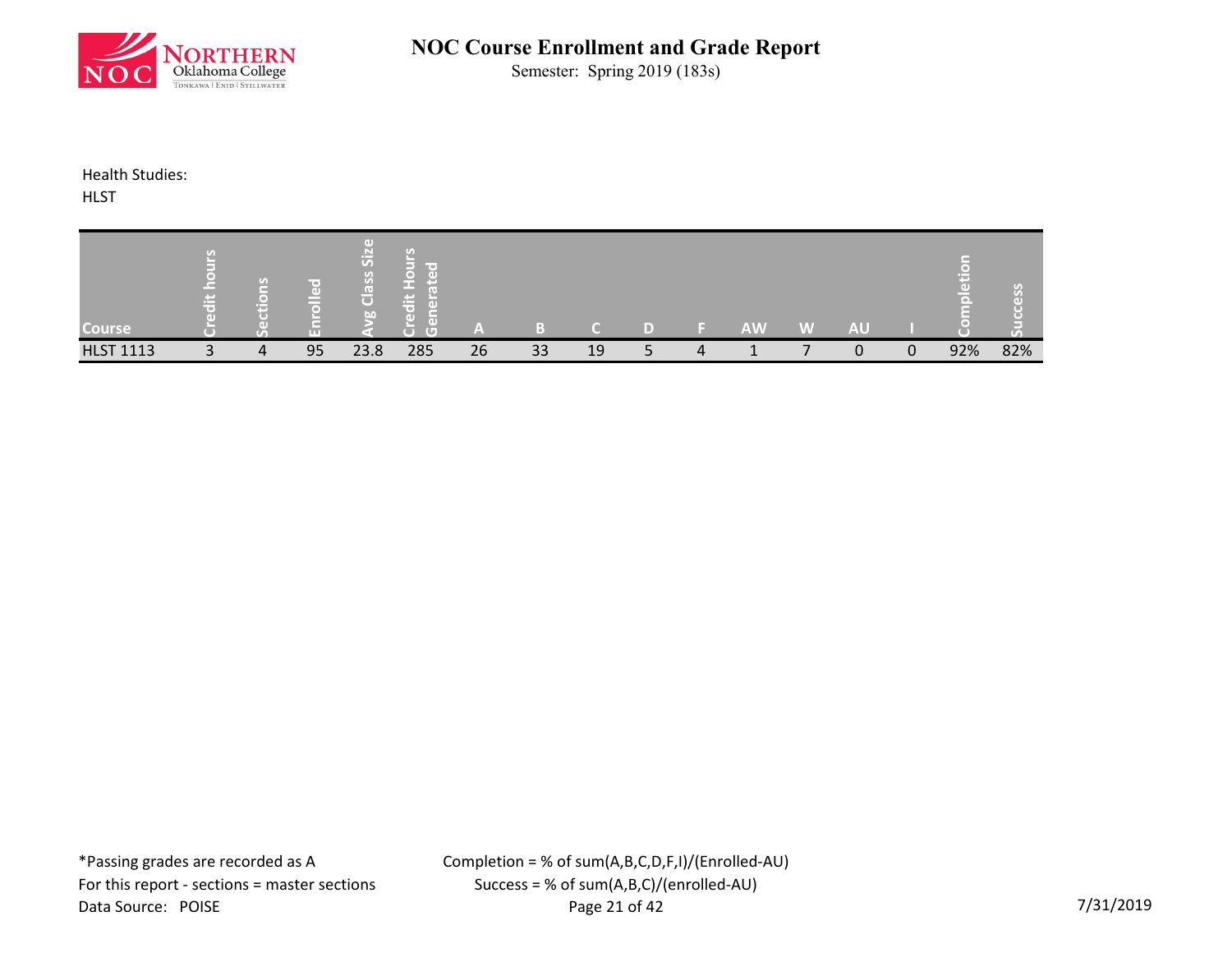

Semester: Spring 2019 (183s)

### Health and Physical Education Theory: HPET

| <b>Course</b>    | Credit hours   | Sections       | Enrolled | <b>Avg Class Size</b> | <b>Credit Hours</b><br>erated<br>la<br>Gen | A              | B              | $\mathsf{C}$   | D            | F.             | <b>AW</b>   | W              | <b>AU</b>   |             | npletion<br>$\bullet$<br>Ù | Success |
|------------------|----------------|----------------|----------|-----------------------|--------------------------------------------|----------------|----------------|----------------|--------------|----------------|-------------|----------------|-------------|-------------|----------------------------|---------|
| <b>HPET 1113</b> | 3              | $\overline{1}$ | 36       | 36.0                  | 108                                        | 15             | 8              | 6              | 4            | $\mathbf 0$    | $\mathbf 0$ | 3              | 0           | $\mathbf 0$ | 92%                        | 81%     |
| <b>HPET 1132</b> | $\overline{2}$ | 1              | 4        | 4.0                   | 8                                          | $\mathbf{1}$   | 1              | 0              | $\mathbf{1}$ | 0              | 0           | $\mathbf{1}$   | 0           | 0           | 75%                        | 50%     |
| <b>HPET 1142</b> | $\overline{2}$ | $\mathbf{1}$   | 13       | 13.0                  | 26                                         | 13             | $\mathbf 0$    | 0              | 0            | $\pmb{0}$      | $\pmb{0}$   | 0              | 0           | $\mathbf 0$ | 100%                       | 100%    |
| <b>HPET 1223</b> | 3              | 4              | 78       | 19.5                  | 234                                        | 33             | 18             | 12             | 7            | $\mathbf{1}$   | 3           | 4              | 0           | 0           | 91%                        | 81%     |
| <b>HPET 1242</b> | $\overline{2}$ | $\overline{2}$ | 10       | 5.0                   | 20                                         | $\overline{7}$ | $\mathbf{0}$   | $\pmb{0}$      | $\mathbf 1$  | $\overline{2}$ | $\pmb{0}$   | $\mathbf 0$    | $\mathbf 0$ | $\mathbf 0$ | 100%                       | 70%     |
| <b>HPET 1243</b> | 3              | $\overline{2}$ | 10       | 5.0                   | 30                                         | 4              | $\mathbf{1}$   | 3              | $\mathbf{1}$ | $\mathbf 1$    | $\mathbf 0$ | $\pmb{0}$      | 0           | $\mathbf 0$ | 100%                       | 80%     |
| <b>HPET 1950</b> | $\mathbf{1}$   | $\overline{2}$ | 16       | 8.0                   | 16                                         | 9              | $\overline{2}$ | $\overline{2}$ | 0            | $\mathbf{1}$   | $\mathbf 0$ | $\overline{2}$ | $\mathbf 0$ | $\mathbf 0$ | 88%                        | 81%     |
| <b>HPET 2053</b> | 3              | 2              | 29       | 14.5                  | 87                                         | 24             | 4              | 0              | 0            | 1              | 0           | 0              | 0           | 0           | 100%                       | 97%     |
| <b>HPET 2212</b> | $\overline{2}$ | 3              | 52       | 17.3                  | 104                                        | 36             | 12             | $\overline{2}$ | 0            | $\overline{2}$ | $\pmb{0}$   | $\pmb{0}$      | $\pmb{0}$   | $\mathbf 0$ | 100%                       | 96%     |
| <b>HPET 2482</b> | 2              | $\overline{2}$ | 9        | 4.5                   | 18                                         | 9              | 0              | 0              | 0            | $\mathbf 0$    | 0           | 0              | 0           | 0           | 100%                       | 100%    |
| <b>HPET 2633</b> | 3              | $\overline{2}$ | 43       | 21.5                  | 129                                        | 16             | 17             | 7              | $\mathbf{1}$ | $\pmb{0}$      | $\pmb{0}$   | $\overline{2}$ | $\pmb{0}$   | $\pmb{0}$   | 95%                        | 93%     |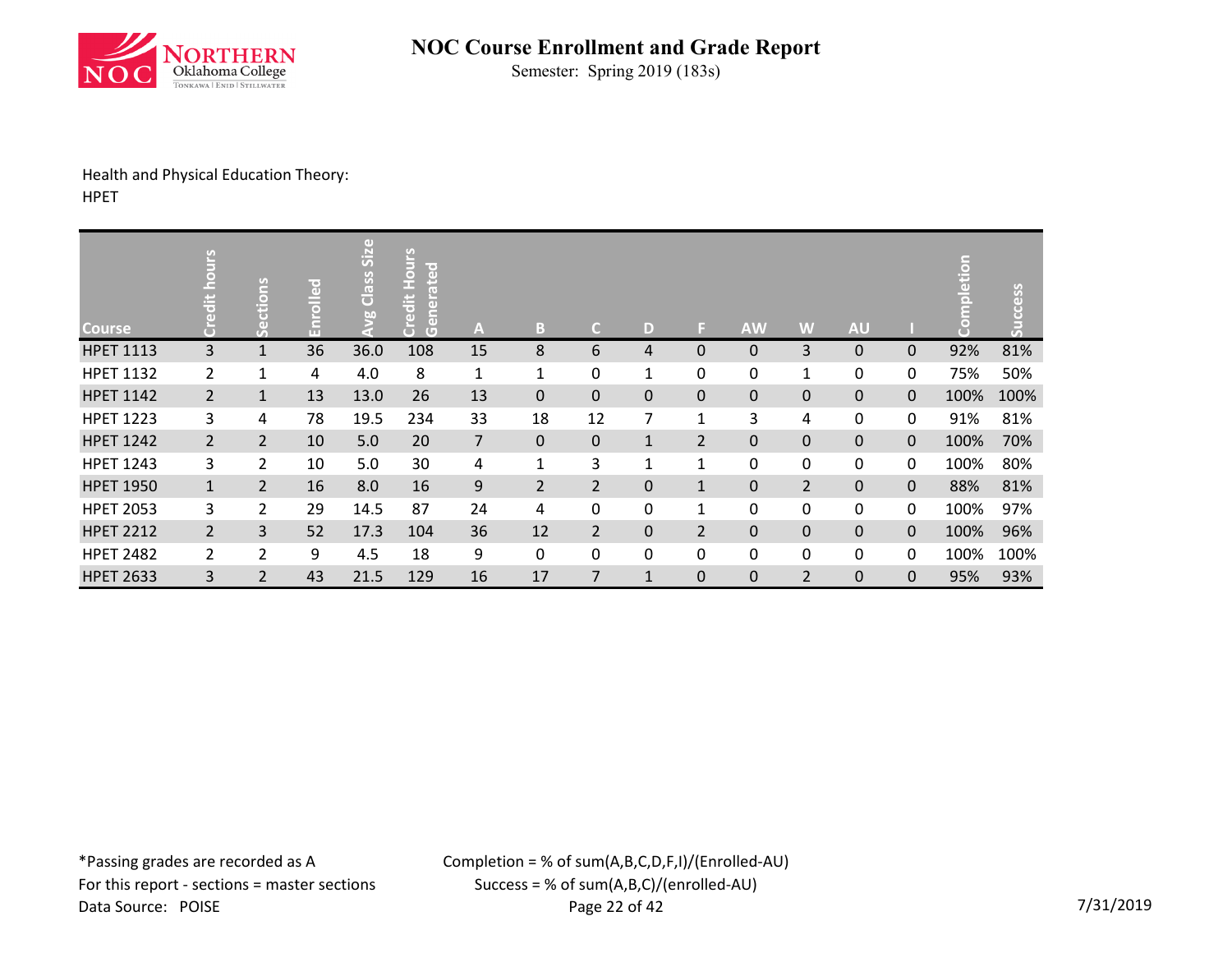

Semester: Spring 2019 (183s)

Humanities:

HUMN

| <b>Course</b>    | £.<br>ä | (⊜) | $\left( 1\right)$ | $\left( \mathrm{d} \right)$<br>Siz<br>Class<br>b <sub>0</sub> |     | 7 A ' |    |    |   |   | <b>AW</b> | W | <b>AU</b> |   |     |     |
|------------------|---------|-----|-------------------|---------------------------------------------------------------|-----|-------|----|----|---|---|-----------|---|-----------|---|-----|-----|
|                  |         |     | П                 |                                                               | τ   | m     |    |    |   |   |           |   |           |   |     |     |
| <b>HUMN 1133</b> | 3       | 2   | 53                | 26.5                                                          | 159 | 17    | 15 | 6  | 3 | 5 | 2         | 4 | 0         |   | 89% | 72% |
| <b>HUMN 2113</b> | 3       | 3   | 65                | 21.7                                                          | 195 | 28    | 12 | 14 | 1 | 3 | 2         | ל | 0         | 0 | 89% | 83% |
| <b>HUMN 2223</b> | 3       | 2   | 39                | 19.5                                                          | 117 | 10    | 8  | 6  | 4 |   | 3         |   | 0         | 0 | 74% | 62% |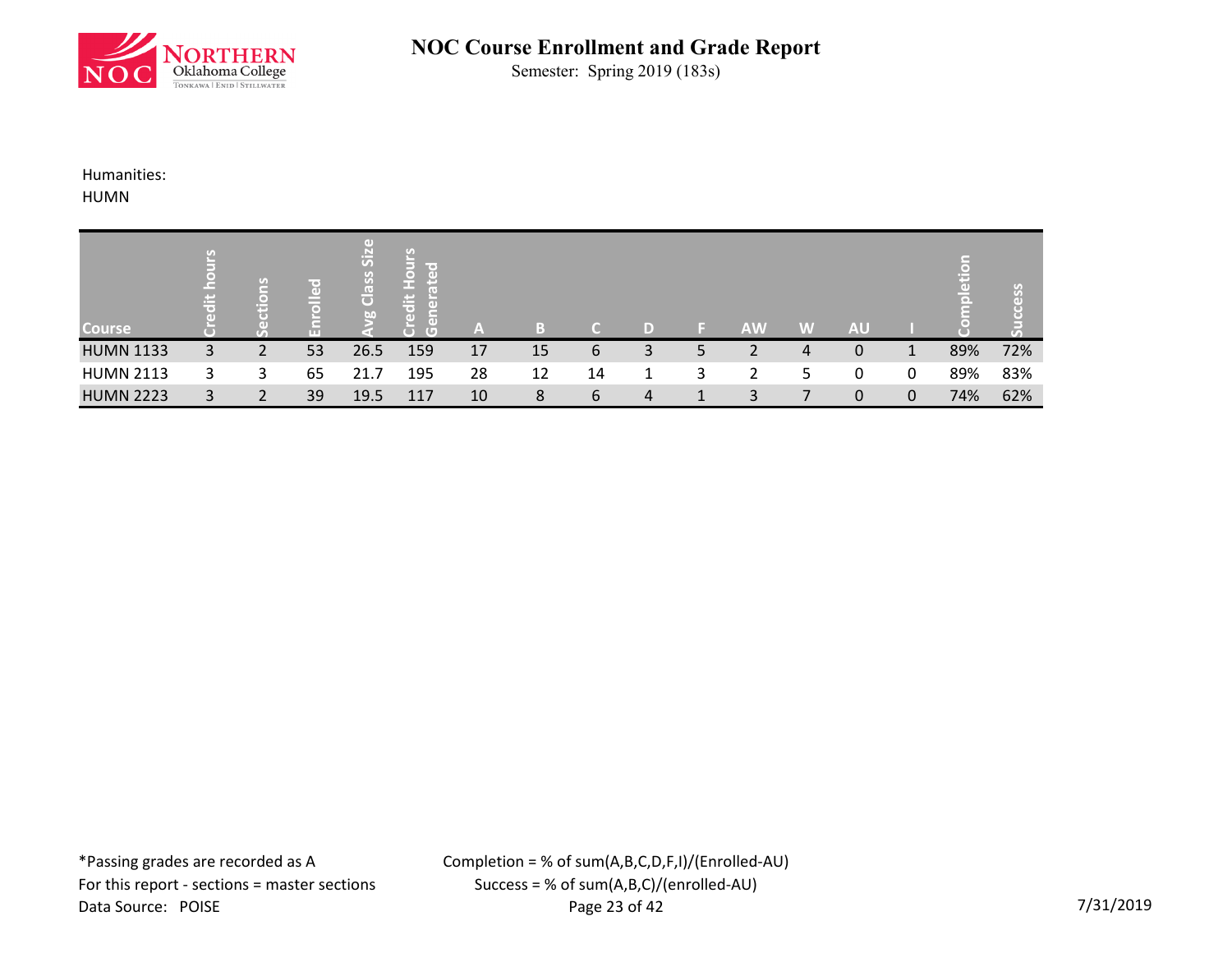

Semester: Spring 2019 (183s)

Journalism:

JOUR

|                  | $\ddot{a}$ | tions | \г⇔)<br>$rac{1}{2}$ | Size<br>Class | lu o<br>$\ddot{\bar{\sigma}}$ |               |   |           |             |              |             |   |           |              | Tax  | y    |
|------------------|------------|-------|---------------------|---------------|-------------------------------|---------------|---|-----------|-------------|--------------|-------------|---|-----------|--------------|------|------|
| <b>Course</b>    |            | 77    | m                   | <b>bo</b>     | τ<br>$\overline{C}$           | A             | B | ٠         | D           |              | <b>AW</b>   | W | <b>AU</b> |              |      |      |
| <b>JOUR 1113</b> | 3          | ᆚ     | 18                  | 18.0          | 54                            | 4             |   |           | 0           | $\mathbf{0}$ | $\mathbf 0$ | 0 | 0         | $\Omega$     | 100% | 100% |
| <b>JOUR 1133</b> | 3          |       | 10                  | 10.0          | 30                            | $\mathcal{P}$ | 2 | 3         | 0           | 0            | 0           |   |           | 0            | 78%  | 78%  |
| <b>JOUR 2013</b> | 3          | 1     | 17                  | 17.0          | 51                            | 5             | 9 | $\pmb{0}$ | $\mathbf 0$ | 3            | $\mathbf 0$ | 0 | 0         | $\mathbf{0}$ | 100% | 82%  |
| <b>JOUR 2113</b> | 3          |       | 9                   | 9.0           | 27                            | ∍             | 4 | 2         |             | 0            | 0           | 0 | 0         | 0            | 100% | 89%  |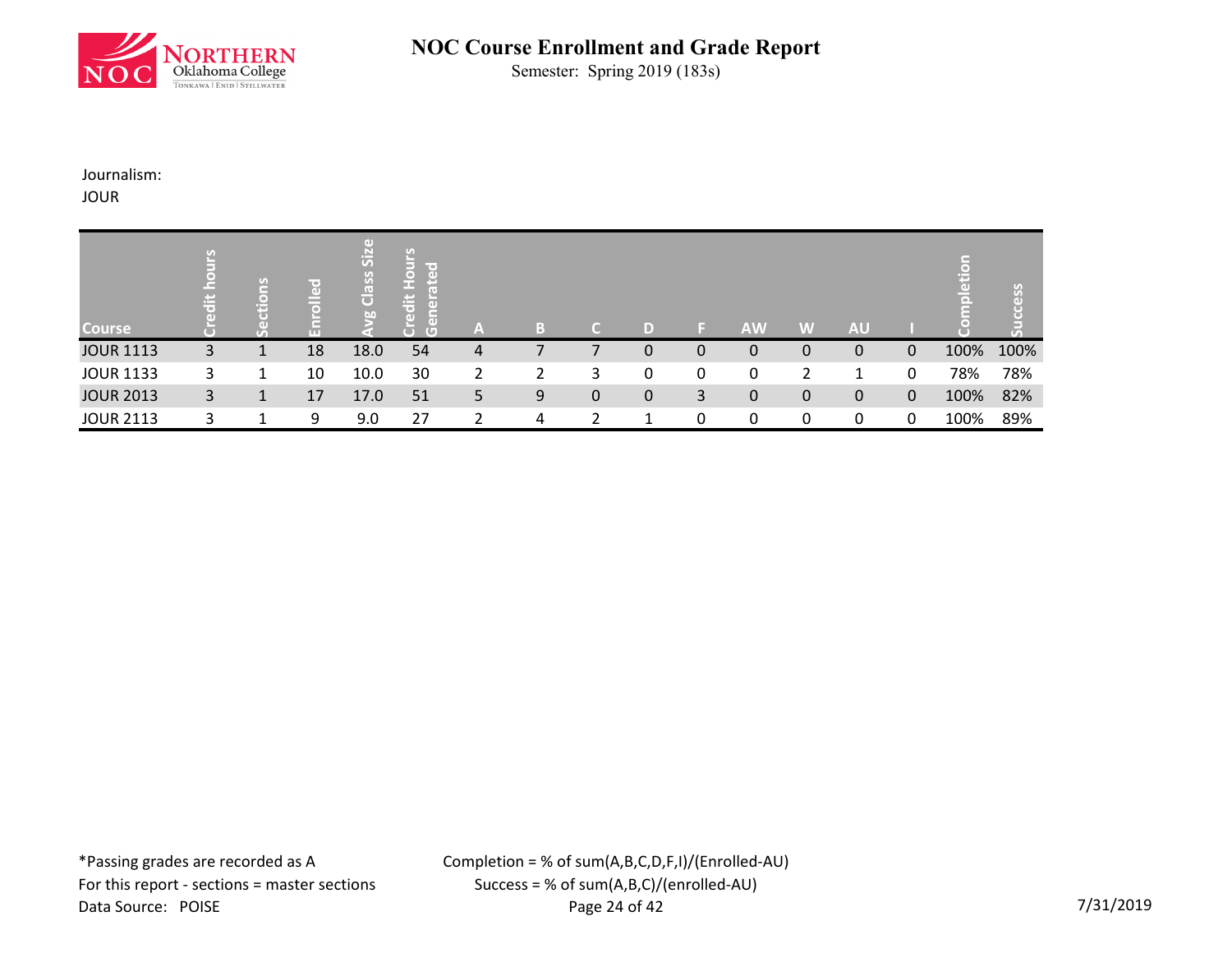

Semester: Spring 2019 (183s)

Foreign Language:

LANG

| Course           | $\sigma_{\text{d}}$<br><b>Provi</b><br>ــ | $\mathbf{G}$<br>m | <b>TTL</b> | $\left( \mathbf{d} \right)$<br>Si <sub>2</sub><br>S <sub>o</sub><br>l e v<br>$\bullet$<br>bn | ľ a li<br>ъD<br>Æ<br>C. | (合) |  |   |   | <b>AW</b> | W | AU |             |     |     |
|------------------|-------------------------------------------|-------------------|------------|----------------------------------------------------------------------------------------------|-------------------------|-----|--|---|---|-----------|---|----|-------------|-----|-----|
| <b>LANG 1213</b> |                                           | --                | 11         | 11.0                                                                                         | 33                      |     |  | 0 | n | 0         |   | O  | $\mathbf 0$ | 91% | 91% |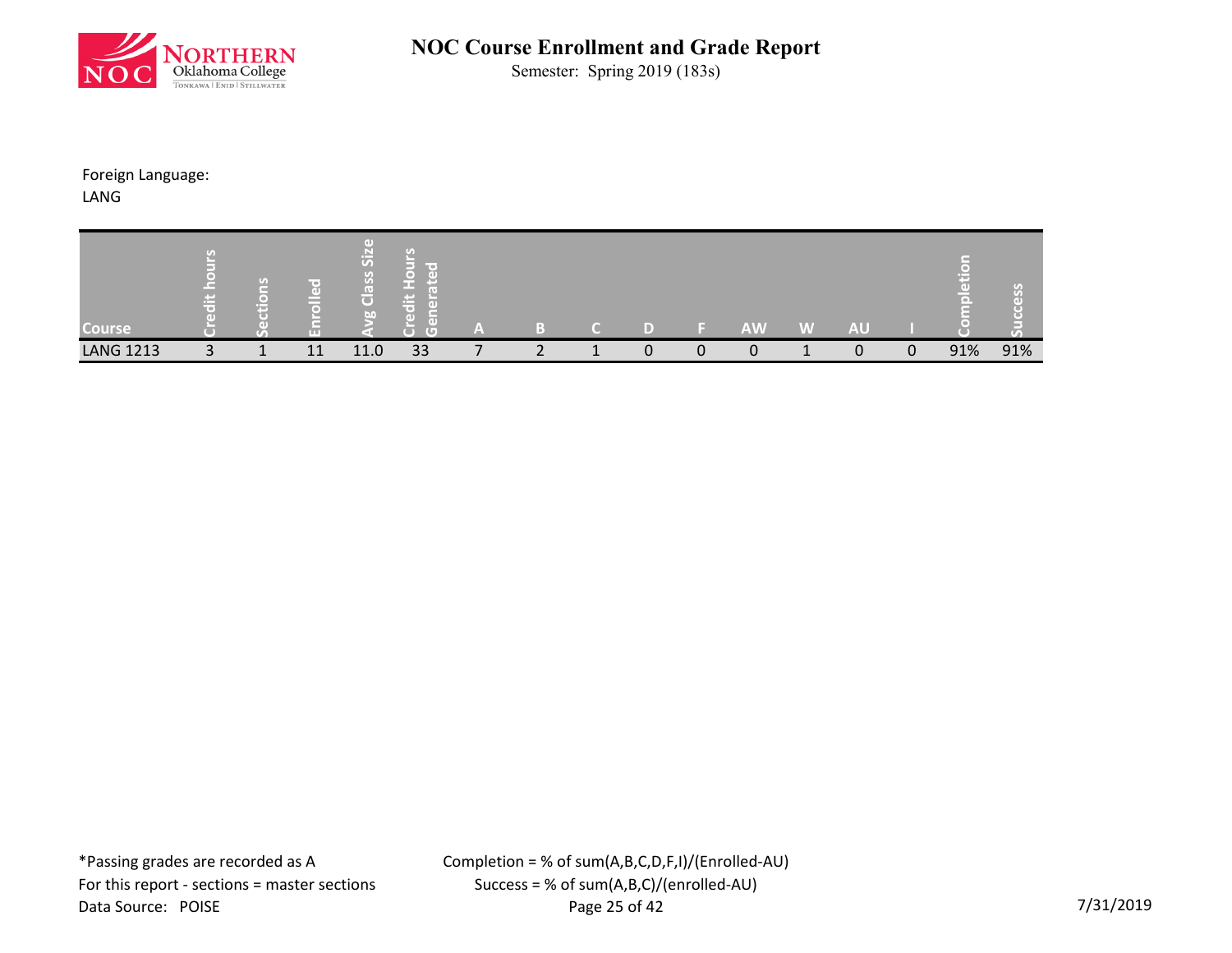

Semester: Spring 2019 (183s)

Literature:

LIT

| <b>Course</b>   | 崇 | o۱<br>н | lir er<br>$\left( \mathbf{d} \right)$<br>Ħ<br>$\overline{\bullet}$<br><b>TTT</b> | SiZ<br>Class<br>b0 | l e<br>ΓøΝ<br>出<br>T®<br>$\Box$<br>$\overline{G}$<br>$\overline{\phantom{a}}$ | A  |    |    | ID |   | <b>AW</b> | IW          | <b>AU</b> |              |      |     |
|-----------------|---|---------|----------------------------------------------------------------------------------|--------------------|-------------------------------------------------------------------------------|----|----|----|----|---|-----------|-------------|-----------|--------------|------|-----|
| <b>LIT 2413</b> | 3 | 4       | 71                                                                               | 17.8               | 213                                                                           | 30 | 17 | 12 | 3  | 2 | 3         | 4           | 0         | $\mathbf{0}$ | 90%  | 83% |
| LIT 2543        | 3 | 1       | 13                                                                               | 13.0               | 39                                                                            | 2  | 6  |    | 0  | 2 | 0         | 2           | 0         | 0            | 85%  | 69% |
| <b>LIT 2883</b> | 3 |         | 12                                                                               | 12.0               | 36                                                                            | 10 | 0  | 0  | 0  | 2 | 0         | $\mathbf 0$ | 0         | 0            | 100% | 83% |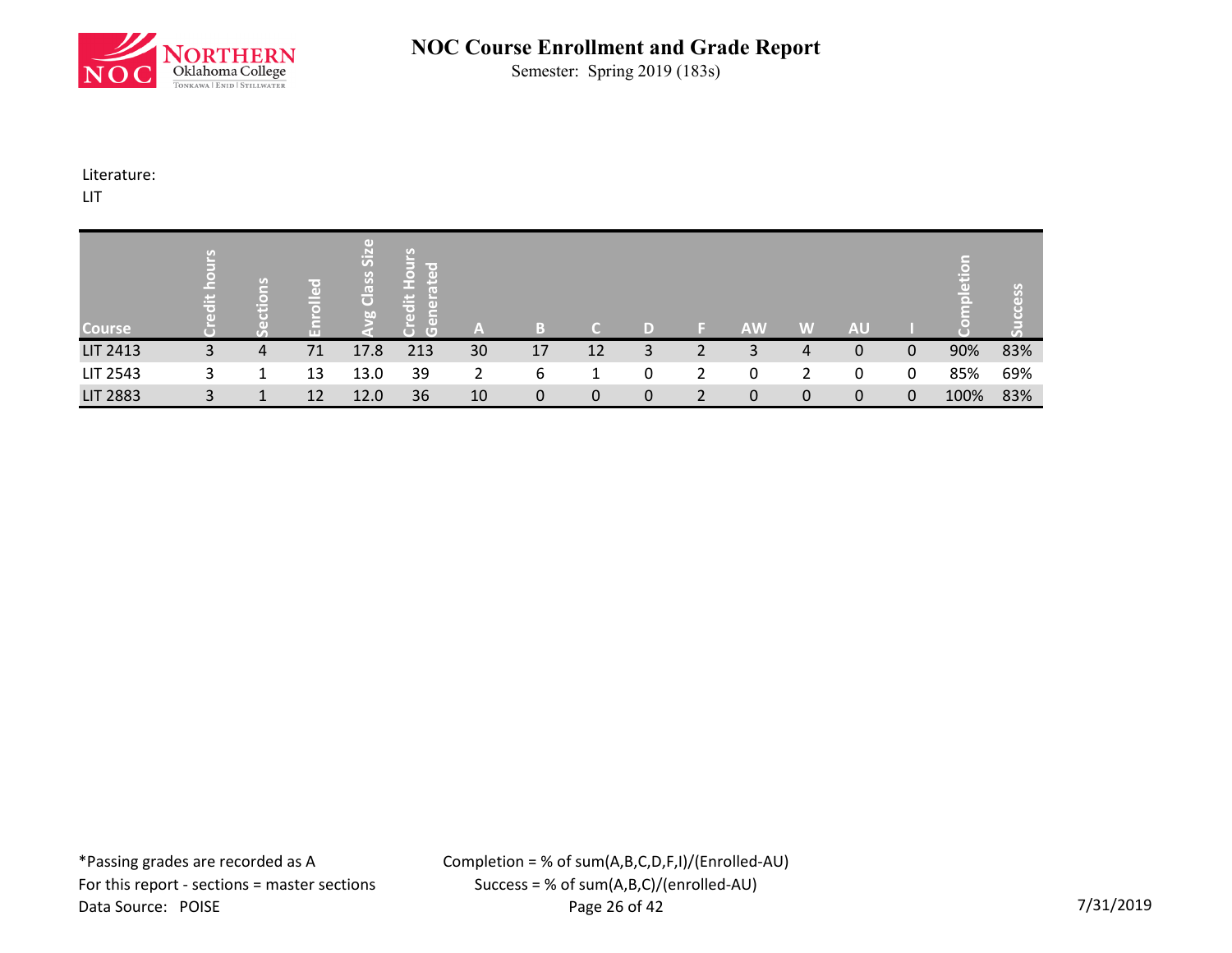

Semester: Spring 2019 (183s)

### Mathematics:

MATH

| <b>Course</b>    | Credit hours   | Sections       | Enrolled | Avg Class Size | <b>Credit Hours</b><br>Generated | A              | B              | $\mathsf{C}$   | D              | F              | <b>AW</b>      | W              | <b>AU</b>   |   | mpletion<br>$\bullet$<br>Ō | Success |
|------------------|----------------|----------------|----------|----------------|----------------------------------|----------------|----------------|----------------|----------------|----------------|----------------|----------------|-------------|---|----------------------------|---------|
| <b>MATH 0021</b> | $\mathbf{1}$   | $\overline{2}$ | 19       | 9.5            | 19                               | 8              | 3              | 6              | 0              | $\pmb{0}$      | 0              | $\overline{2}$ | 0           | 0 | 89%                        | 89%     |
| <b>MATH 0031</b> | $\mathbf{1}$   | 6              | 97       | 16.2           | 97                               | 51             | 19             | 10             | $\mathbf{1}$   | $\overline{2}$ | 6              | 8              | $\mathbf 0$ | 0 | 86%                        | 82%     |
| <b>MATH 0122</b> | $\overline{2}$ | 13             | 122      | 9.4            | 244                              | 55             | 10             | 9              | $\overline{2}$ | 3              | 9              | 34             | $\mathbf 0$ | 0 | 65%                        | 61%     |
| <b>MATH 0123</b> | 3              | 8              | 137      | 17.1           | 411                              | 18             | 19             | 27             | 18             | 23             | 3              | 29             | $\mathbf 0$ | 0 | 77%                        | 47%     |
| <b>MATH 0132</b> | $\overline{2}$ | $\mathbf{1}$   | 14       | 14.0           | 28                               | $\overline{4}$ | 4              | $\mathbf{1}$   | $\pmb{0}$      | $\pmb{0}$      | $\mathbf{1}$   | $\overline{4}$ | $\mathbf 0$ | 0 | 64%                        | 64%     |
| <b>MATH 1233</b> | 3              | $\mathbf 1$    | 10       | 10.0           | 30                               | 6              | $\overline{2}$ | $\mathbf{1}$   | $\mathbf{1}$   | 0              | 0              | 0              | $\mathbf 0$ | 0 | 100%                       | 90%     |
| <b>MATH 1483</b> | 3              | 9              | 227      | 25.2           | 681                              | 68             | 51             | 49             | 14             | 13             | 11             | 21             | $\mathbf 0$ | 0 | 86%                        | 74%     |
| <b>MATH 1493</b> | 3              | 5              | 72       | 14.4           | 216                              | 23             | 16             | 14             | 4              | $\mathbf{1}$   | 7              | 7              | 0           | 0 | 81%                        | 74%     |
| <b>MATH 1513</b> | 3              | 27             | 559      | 20.7           | 1677                             | 119            | 104            | 111            | 46             | 27             | 35             | 117            | $\mathbf 0$ | 0 | 73%                        | 60%     |
| <b>MATH 1613</b> | 3              | 3              | 47       | 15.7           | 141                              | 10             | 10             | 15             | 3              | $\mathbf{1}$   | $\overline{2}$ | 6              | $\mathbf 0$ | 0 | 83%                        | 74%     |
| <b>MATH 2023</b> | 3              | 15             | 361      | 24.1           | 1083                             | 138            | 77             | 64             | 24             | 9              | $\overline{7}$ | 42             | $\mathbf 0$ | 0 | 86%                        | 77%     |
| <b>MATH 2103</b> | 3              | 1              | 19       | 19.0           | 57                               | 4              | 3              | 6              | $\overline{2}$ | $\mathbf{1}$   | $\mathbf{1}$   | $\overline{2}$ | 0           | 0 | 84%                        | 68%     |
| <b>MATH 2145</b> | 5              | $\overline{2}$ | 30       | 15.0           | 150                              | 12             | 8              | 4              | $\overline{2}$ | $\pmb{0}$      | 0              | 4              | $\mathbf 0$ | 0 | 87%                        | 80%     |
| <b>MATH 2155</b> | 5              | 1              | 8        | 8.0            | 40                               | 1              | 0              | $\overline{2}$ | 3              | $\mathbf{1}$   | $\mathbf{1}$   | 0              | 0           | 0 | 88%                        | 38%     |
| <b>MATH 2233</b> | 3              | $\mathbf{1}$   | 18       | 18.0           | 54                               | 12             | $\overline{4}$ | $\overline{2}$ | 0              | $\pmb{0}$      | 0              | $\pmb{0}$      | $\mathbf 0$ | 0 | 100%                       | 100%    |
| <b>MATH 2613</b> | 3              | 1              | 21       | 21.0           | 63                               | 12             | 7              | 0              | 0              | $\mathbf{1}$   | 0              | $\mathbf{1}$   | 0           | 0 | 95%                        | 90%     |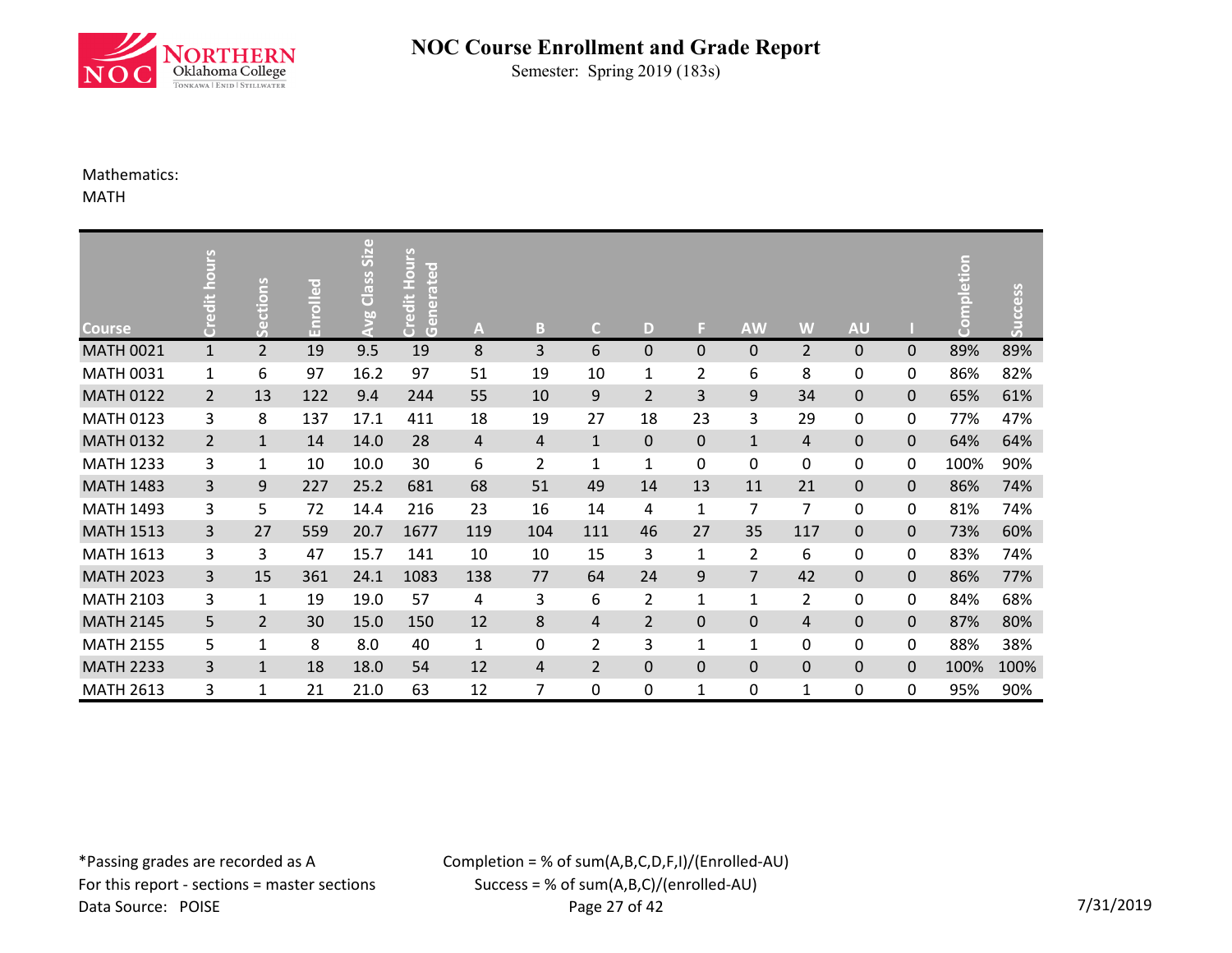

Semester: Spring 2019 (183s)

Music: MUSC

|                  | Credit hours   |                |                | <b>Avg Class Size</b> | <b>Credit Hours</b><br>Generated |                         |                  |                |              |                  |                |                     |                     |             | Completion |         |
|------------------|----------------|----------------|----------------|-----------------------|----------------------------------|-------------------------|------------------|----------------|--------------|------------------|----------------|---------------------|---------------------|-------------|------------|---------|
| <b>Course</b>    |                | Sections       | Enrolled       |                       |                                  | $\overline{\mathsf{A}}$ | B                | $\mathsf{C}$   | D            | F.               | <b>AW</b>      | W                   | <b>AU</b>           |             |            | Success |
| <b>MUSC 1113</b> | $\overline{3}$ | $\overline{7}$ | 155            | 22.1                  | 465                              | 71                      | 42               | 21             | 10           | 3                | $\overline{2}$ | 6                   | 0                   | $\mathbf 0$ | 95%        | 86%     |
| <b>MUSC 1141</b> | $\mathbf{1}$   | $\mathbf 1$    | 13             | 13.0                  | 13                               | 7                       | $\overline{2}$   | 3              | $\mathbf{1}$ | 0                | $\pmb{0}$      | 0                   | 0                   | 0           | 100%       | 92%     |
| <b>MUSC 1143</b> | 3              | $\mathbf{1}$   | 12             | 12.0                  | 36                               | 8                       | $\overline{2}$   | $\overline{2}$ | $\mathbf 0$  | $\mathbf 0$      | $\pmb{0}$      | $\mathsf{O}\xspace$ | $\mathsf{O}\xspace$ | $\mathbf 0$ | 100%       | 100%    |
| <b>MUSC 1210</b> | $\mathbf{1}$   | $\mathbf 1$    | 1              | 1.0                   | $\mathbf{1}$                     | $\mathbf{1}$            | $\mathbf 0$      | 0              | 0            | $\boldsymbol{0}$ | $\pmb{0}$      | 0                   | 0                   | 0           | 100%       | 100%    |
| <b>MUSC 1220</b> | $\mathbf{1}$   | $\mathbf{1}$   | $\mathbf{1}$   | 1.0                   | $\mathbf 1$                      | $\mathbf{1}$            | $\mathbf 0$      | $\pmb{0}$      | $\pmb{0}$    | $\pmb{0}$        | $\pmb{0}$      | $\pmb{0}$           | $\pmb{0}$           | $\mathbf 0$ | 100%       | 100%    |
| <b>MUSC 1230</b> | $\mathbf{1}$   | 1              | 1              | 1.0                   | $\mathbf{1}$                     | $\mathbf{1}$            | $\mathbf 0$      | 0              | 0            | $\boldsymbol{0}$ | $\pmb{0}$      | 0                   | 0                   | 0           | 100%       | 100%    |
| <b>MUSC 1350</b> | $\mathbf{1}$   | $\mathbf{1}$   | $\mathbf{1}$   | 1.0                   | $\mathbf 1$                      | $\mathbf{1}$            | $\mathbf 0$      | 0              | $\mathbf 0$  | $\mathbf 0$      | $\pmb{0}$      | $\pmb{0}$           | $\mathbf 0$         | $\mathbf 0$ | 100%       | 100%    |
| <b>MUSC 1410</b> | $\mathbf{1}$   | $\mathbf{1}$   | $\overline{2}$ | 2.0                   | $\overline{2}$                   | $\mathbf{1}$            | $\mathbf{1}$     | $\pmb{0}$      | 0            | 0                | $\pmb{0}$      | 0                   | 0                   | 0           | 100%       | 100%    |
| <b>MUSC 1521</b> | $\mathbf{1}$   | $\mathbf{1}$   | $\mathbf{1}$   | 1.0                   | $\mathbf{1}$                     | $\mathbf{1}$            | $\mathbf 0$      | 0              | $\pmb{0}$    | $\pmb{0}$        | $\pmb{0}$      | $\pmb{0}$           | $\pmb{0}$           | $\mathbf 0$ | 100%       | 100%    |
| <b>MUSC 1550</b> | $\mathbf{1}$   | 1              | 1              | 1.0                   | $\mathbf{1}$                     | 1                       | $\mathbf 0$      | 0              | 0            | 0                | $\pmb{0}$      | 0                   | 0                   | 0           | 100%       | 100%    |
| <b>MUSC 1610</b> | $\mathbf 1$    | 3              | 22             | 7.3                   | 22                               | 14                      | 6                | $\pmb{0}$      | $\mathbf 0$  | $\mathbf 0$      | $\mathbf 1$    | $\pmb{0}$           | $\pmb{0}$           | $\mathbf 1$ | 95%        | 91%     |
| <b>MUSC 1710</b> | $\mathbf{1}$   | $\mathbf 1$    | 2              | 2.0                   | $\overline{2}$                   | $\overline{2}$          | $\boldsymbol{0}$ | 0              | 0            | 0                | $\pmb{0}$      | 0                   | 0                   | 0           | 100%       | 100%    |
| <b>MUSC 1721</b> | $\mathbf{1}$   | $\mathbf{1}$   | 10             | 10.0                  | 10                               | 8                       | $\overline{2}$   | $\pmb{0}$      | $\pmb{0}$    | $\pmb{0}$        | $\pmb{0}$      | $\pmb{0}$           | $\pmb{0}$           | $\pmb{0}$   | 100%       | 100%    |
| <b>MUSC 1741</b> | $\mathbf{1}$   | 1              | 2              | 2.0                   | $\overline{2}$                   | $\overline{2}$          | $\mathbf 0$      | 0              | 0            | 0                | $\pmb{0}$      | 0                   | 0                   | 0           | 100%       | 100%    |
| <b>MUSC 2141</b> | $\mathbf 1$    | $\mathbf 1$    | $\overline{4}$ | 4.0                   | $\overline{4}$                   | $\overline{2}$          | $\overline{2}$   | $\pmb{0}$      | 0            | $\pmb{0}$        | $\pmb{0}$      | $\pmb{0}$           | $\pmb{0}$           | $\pmb{0}$   | 100%       | 100%    |
| <b>MUSC 2143</b> | 3              | $\mathbf 1$    | 5              | 5.0                   | 15                               | $\mathbf{1}$            | $\mathbf{1}$     | 3              | 0            | $\mathbf 0$      | $\pmb{0}$      | 0                   | 0                   | 0           | 100%       | 100%    |
| <b>MUSC 2331</b> | $\mathbf{1}$   | $\mathbf{1}$   | $\mathbf{1}$   | 1.0                   | $\mathbf 1$                      | $\mathbf{1}$            | $\mathbf 0$      | $\pmb{0}$      | $\mathbf 0$  | $\mathbf 0$      | $\mathbf 0$    | 0                   | $\mathbf 0$         | $\pmb{0}$   | 100%       | 100%    |
| <b>MUSC 2611</b> | $\mathbf{1}$   | $\overline{2}$ | 32             | 16.0                  | 32                               | 32                      | $\mathbf 0$      | 0              | 0            | $\pmb{0}$        | $\pmb{0}$      | 0                   | 0                   | 0           | 100%       | 100%    |
| <b>MUSC 2631</b> | $\mathbf{1}$   | $\mathbf{1}$   | 23             | 23.0                  | 23                               | 19                      | $\overline{2}$   | $\pmb{0}$      | $\pmb{0}$    | $\mathbf 1$      | $\pmb{0}$      | $\mathbf{1}$        | $\pmb{0}$           | $\mathbf 0$ | 96%        | 91%     |
| <b>MUSC 2711</b> | $\mathbf 1$    | $\mathbf 1$    | 9              | 9.0                   | 9                                | 9                       | $\boldsymbol{0}$ | 0              | 0            | $\pmb{0}$        | $\pmb{0}$      | 0                   | 0                   | 0           | 100%       | 100%    |
| <b>MUSC 2731</b> | $\mathbf{1}$   | $\mathbf{1}$   | 30             | 30.0                  | 30                               | 30                      | $\pmb{0}$        | $\mathsf 0$    | $\pmb{0}$    | $\mathbf 0$      | $\pmb{0}$      | $\pmb{0}$           | $\mathbf 0$         | $\pmb{0}$   | 100%       | 100%    |
| <b>MUSC 2831</b> | $\mathbf{1}$   | $\mathbf 1$    | 14             | 14.0                  | 14                               | 12                      | $\mathbf{1}$     | 0              | 0            | 0                | 0              | 0                   | 0                   | 0           | 93%        | 93%     |

\*Passing grades are recorded as A For this report - sections = master sections Data Source: POISE

Completion = % of sum(A,B,C,D,F,I)/(Enrolled-AU)

Success = % of sum(A,B,C)/(enrolled-AU)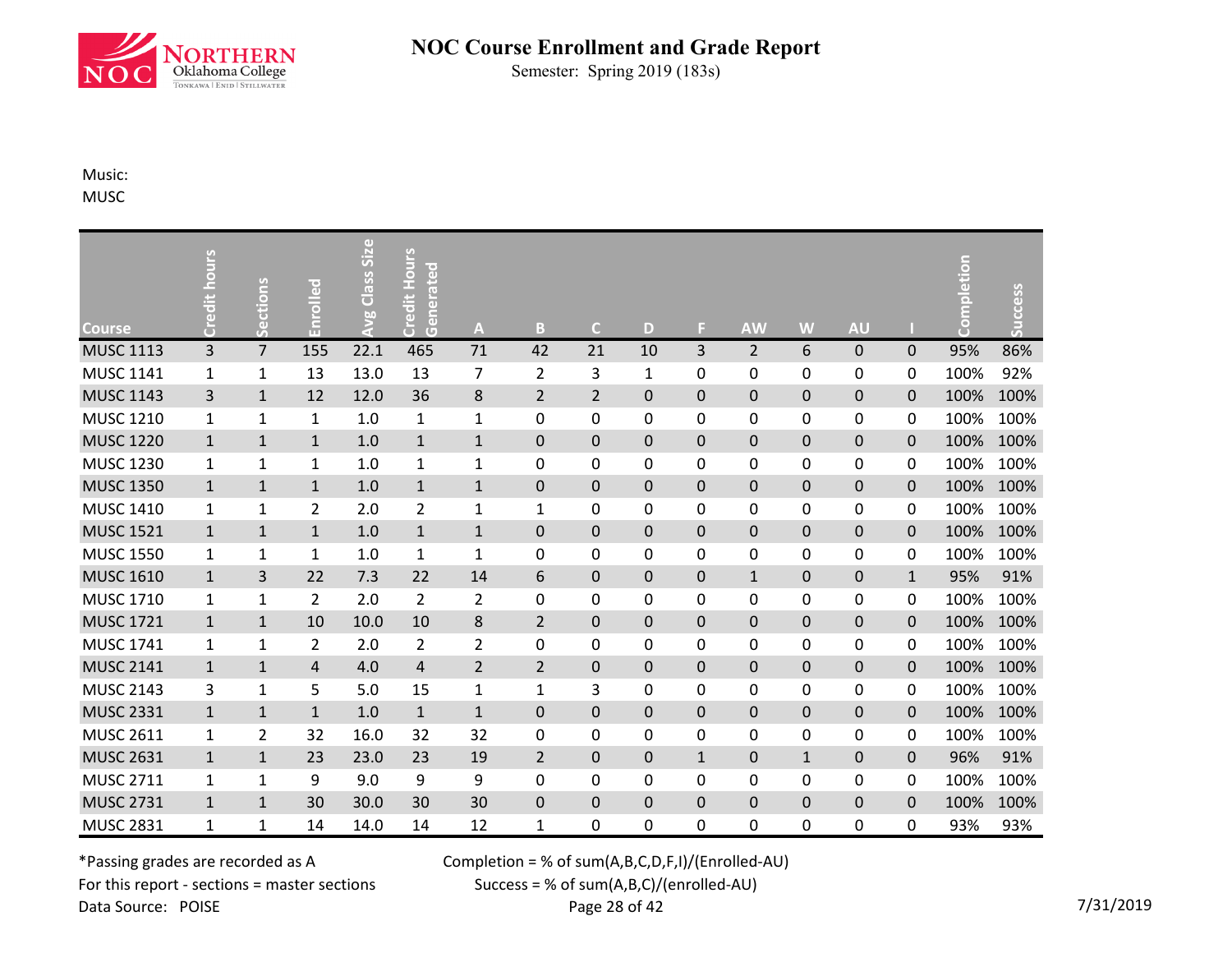

Semester: Spring 2019 (183s)

Nursing: NURS

| <b>Course</b>    | E<br>$\frac{1}{10}$ | <u>is</u> | $l$ led<br>品 | g Class Size | <b>Hours</b><br>$\overline{6}$<br>edit<br>G<br>$\overline{G}$ | A  | B. | C. | D |             | <b>AW</b>   | W | <b>AU</b> |   | $\Box$<br>pletic | ccess<br>$\bar{5}$ |
|------------------|---------------------|-----------|--------------|--------------|---------------------------------------------------------------|----|----|----|---|-------------|-------------|---|-----------|---|------------------|--------------------|
| <b>NURS 1234</b> | 4                   |           | 63           | 63.0         | 252                                                           | 3  | 19 | 30 | 3 |             | $\mathbf 0$ | 6 | 0         | 1 | 90%              | 83%                |
| <b>NURS 1244</b> | 4                   | 1         | 63           | 63.0         | 252                                                           | 22 | 35 | 0  | 0 | 0           | 0           | 5 | 0         |   | 92%              | 90%                |
| <b>NURS 2072</b> | 2                   | 1         | 52           | 52.0         | 104                                                           | 40 | 11 | 1  | 0 | 0           | $\mathbf 0$ | 0 | 0         | 0 | 100%             | 100%               |
| <b>NURS 2415</b> | 5.                  | 1         | 54           | 54.0         | 270                                                           | 1  | 31 | 21 | 0 | 0           | $\mathbf 0$ | 1 | 0         | 0 | 98%              | 98%                |
| <b>NURS 2425</b> | 5                   | 4         | 54           | 13.5         | 270                                                           | 40 | 14 | 0  | 0 | $\mathbf 0$ | $\mathbf 0$ | 0 | 0         | 0 | 100%             | 100%               |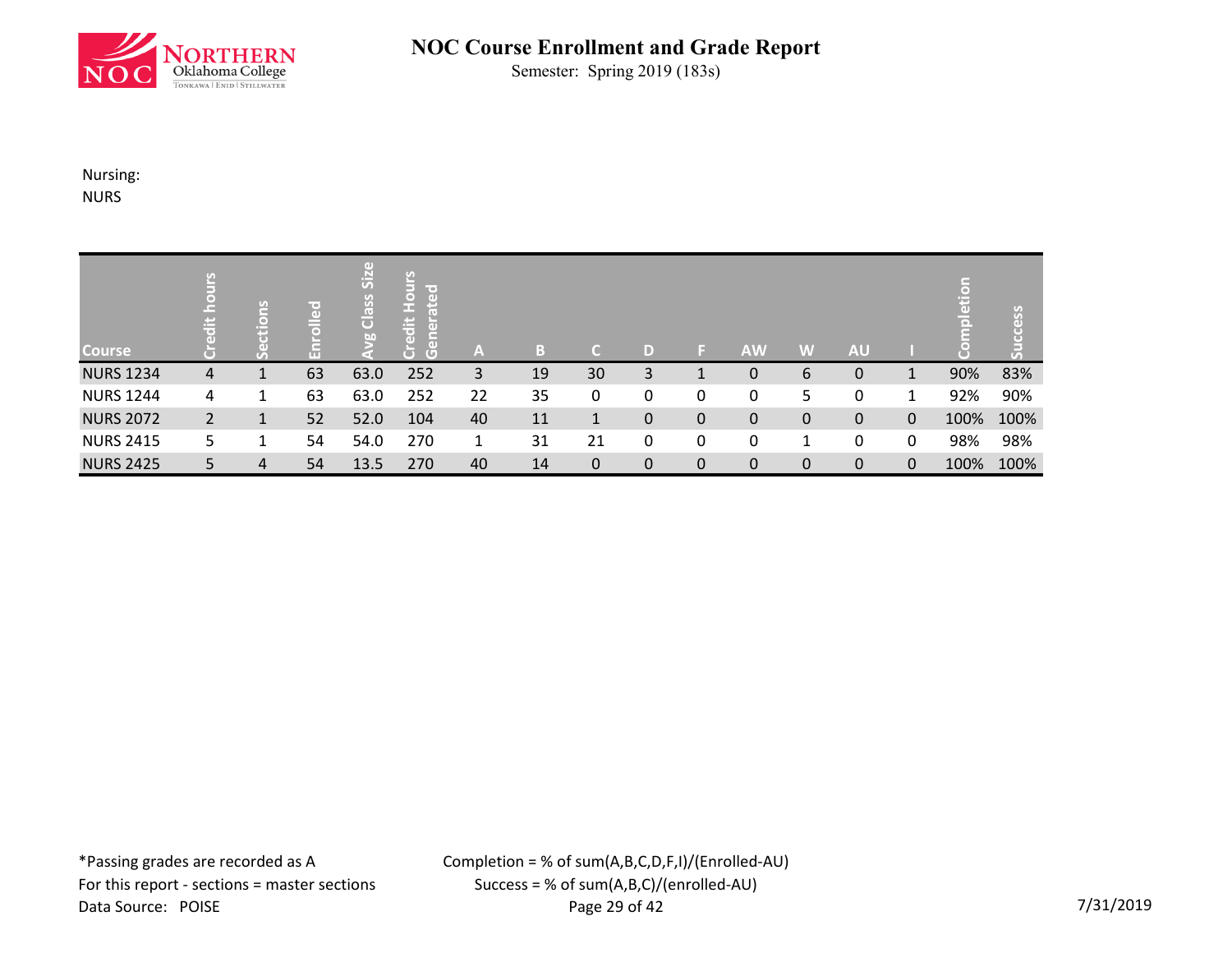

Semester: Spring 2019 (183s)

Nutrition:

NUTR

| <b>Course</b>    | $\mathbf{G}$<br>œ | r m'<br>۰D | $\Box$<br>Si <sub>z</sub><br>$\mathsf{S}$<br>$\mathbf \sigma$<br>$\overline{\overline{C}}$<br>bn | le ai<br>Œ<br>$\bullet$ | $\sim$ |    |    |  | <b>AW</b> | W            | AU |          |     |     |
|------------------|-------------------|------------|--------------------------------------------------------------------------------------------------|-------------------------|--------|----|----|--|-----------|--------------|----|----------|-----|-----|
| <b>NUTR 2123</b> | 4                 | 90         | 22.5                                                                                             | 270                     | 31     | 29 | 17 |  |           | $\circ$<br>Ο |    | $\Omega$ | 90% | 86% |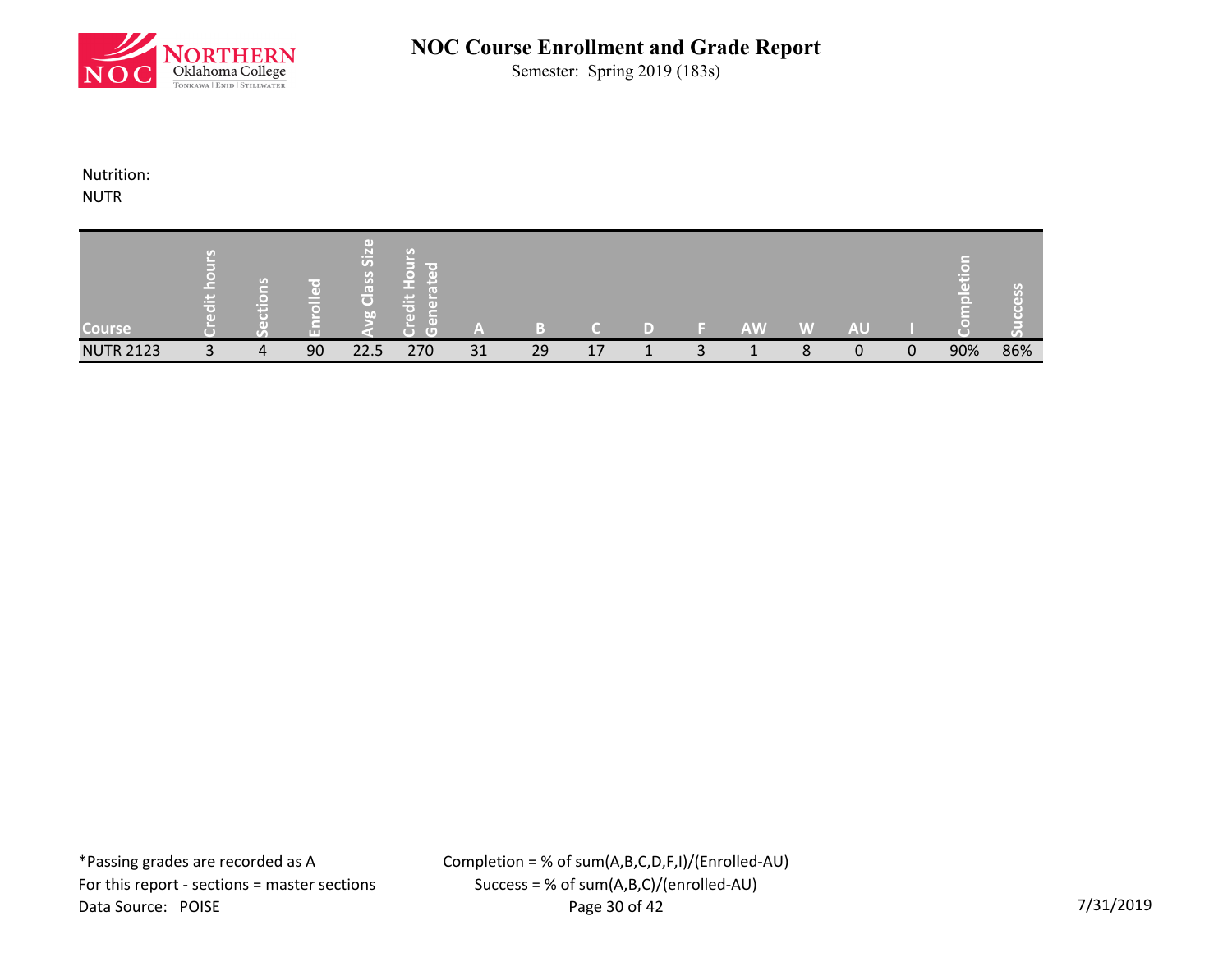

Semester: Spring 2019 (183s)

Orientation:

ORNT

| <b>Course</b>    | 出 | $\mathbf{G}$<br>h. | ΓøΝ<br><b>LTL</b> | $\left( \mathrm{d}\right)$<br>Si <sub>z</sub><br>$\overline{\text{S}}$<br>$\overline{\mathfrak{c}}$<br>$\overline{O}$<br>bn | --<br>Œ<br>T. | ľ٨ |    |    |   |    | <b>AW</b> | W  | <b>AU</b> |              |     |     |
|------------------|---|--------------------|-------------------|-----------------------------------------------------------------------------------------------------------------------------|---------------|----|----|----|---|----|-----------|----|-----------|--------------|-----|-----|
| <b>ORNT 1101</b> |   | 10                 | 154               | 15.4                                                                                                                        | 154           | 72 | 24 | 11 | 6 | 17 | 11        | 13 | $\Omega$  | $\mathbf{0}$ | 84% | 69% |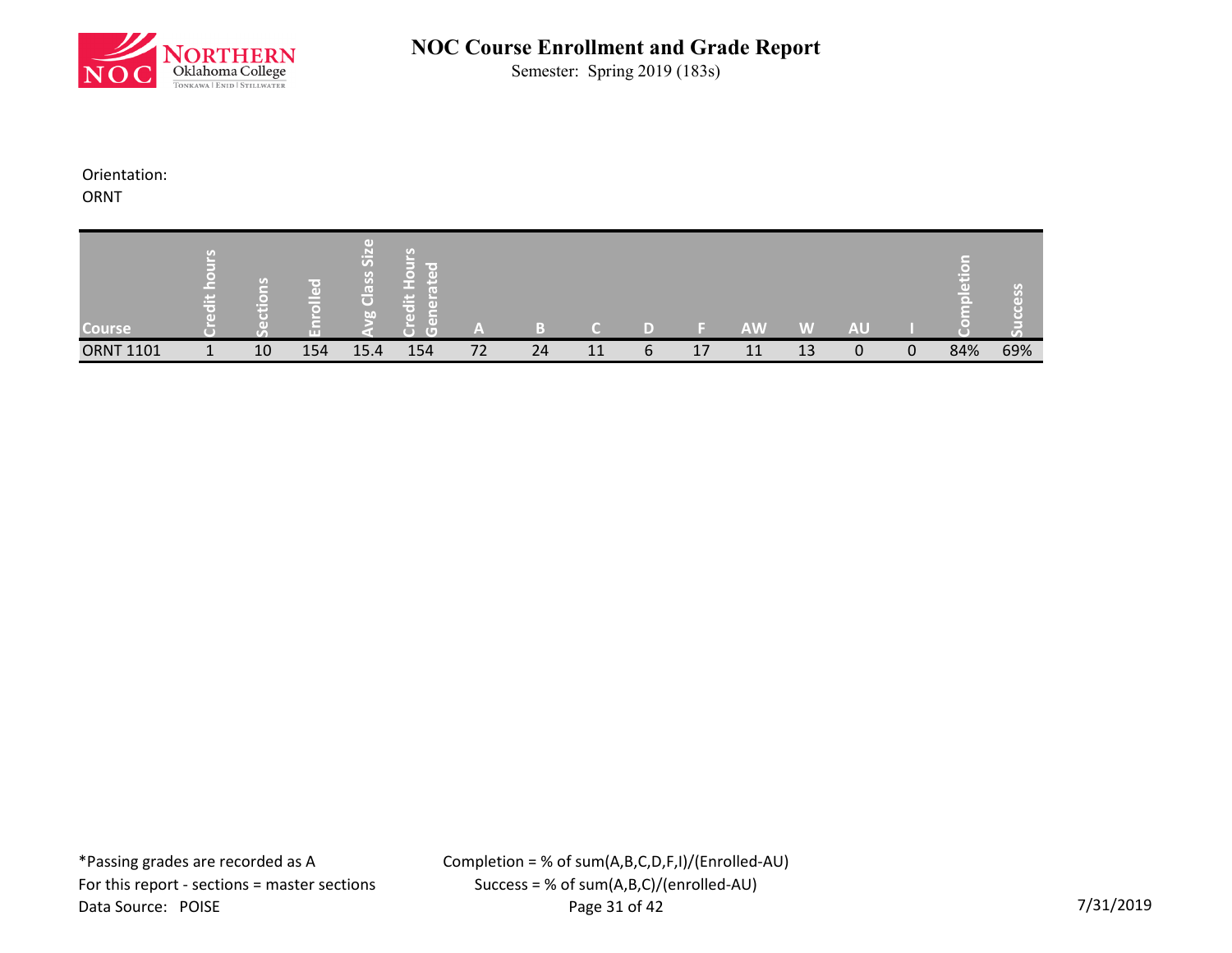

Semester: Spring 2019 (183s)

Philosophy:

PHIL

| <b>Course</b>    | <b>Provi</b> | S | ir e i<br>$\left($<br>ш | Гđ<br>$s^2$<br>Class<br>bn | r.<br>æ<br>ఆ<br>$\overline{G}$<br>۰ | ľ≞\ |    |    |    |    | <b>AW</b> | W  | <b>AU</b> |   |     |     |
|------------------|--------------|---|-------------------------|----------------------------|-------------------------------------|-----|----|----|----|----|-----------|----|-----------|---|-----|-----|
| <b>PHIL 2213</b> | 3            | 6 | 126                     | 21.0                       | 378                                 | 51  | 18 | 18 | 14 | 12 | 3         | 10 | 0         | 0 | 90% | 69% |
| <b>PHIL 2223</b> |              | 8 | 173                     | 21.6                       | 519                                 | 90  | 37 |    | 8  | 2  | 15        | 14 | 0         | 0 | 83% | 77% |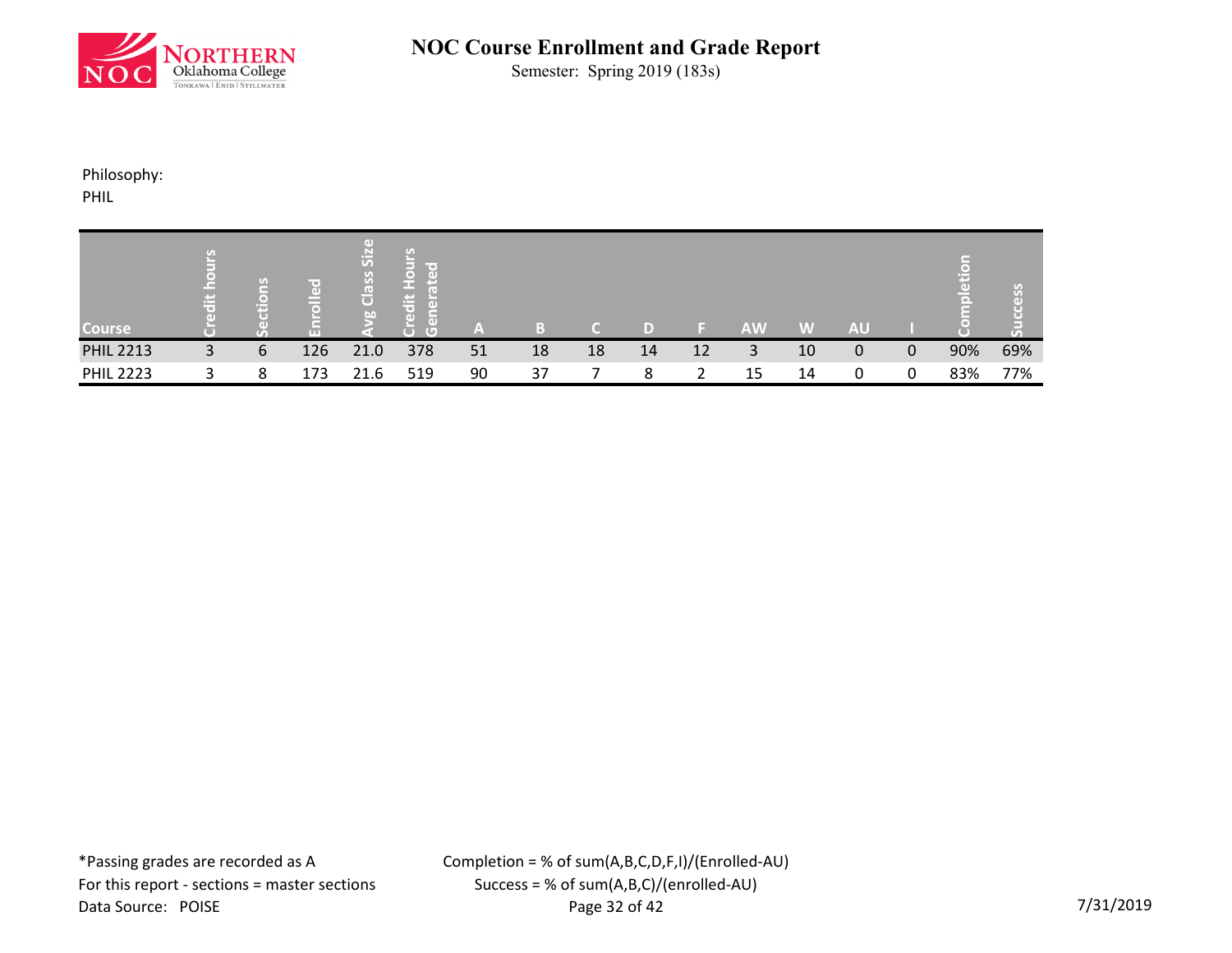

Semester: Spring 2019 (183s)

Physical Science: PHSC

| Course           | `—⊾<br>$\pm$ | $\mathcal{G}$<br>ਸਰ | m  | $\left( \mathbf{d} \right)$<br>$\frac{1}{2}$<br>Ø.<br>ြီ<br>$\overline{b}$ | --<br>÷<br>τ<br>ਾ | -                  |    |              |                      |   | <b>AW</b> | W | <b>AU</b> |   | <b>C</b> |     |
|------------------|--------------|---------------------|----|----------------------------------------------------------------------------|-------------------|--------------------|----|--------------|----------------------|---|-----------|---|-----------|---|----------|-----|
| <b>PHSC 1114</b> | 4            | $\mathbf{\Gamma}$   | 33 | 16.5                                                                       | 132               | $\mathbf{\hat{z}}$ | 12 | $\circ$<br>٥ | $\blacktriangleleft$ | ∍ |           |   | n         | 0 | 76%      | 67% |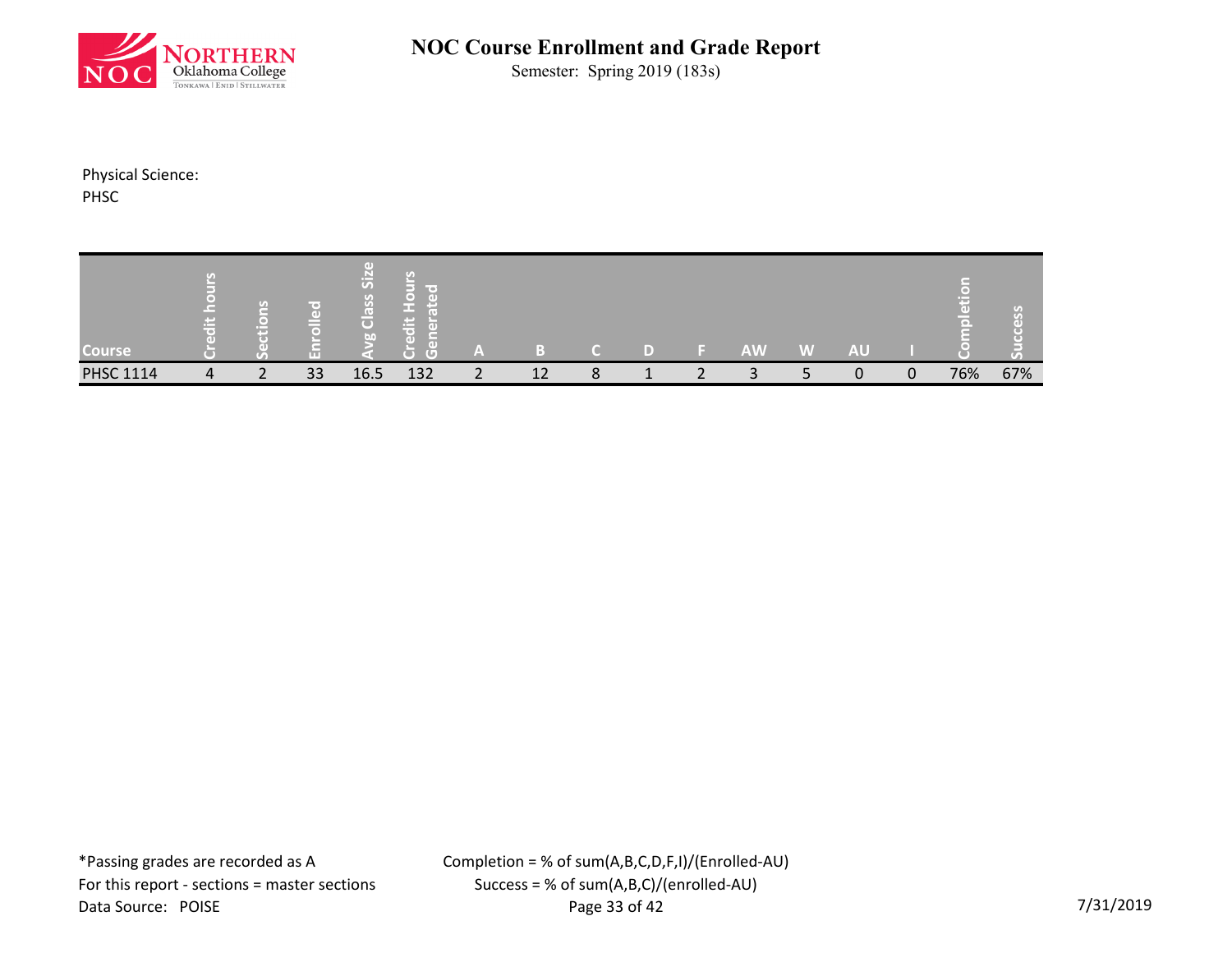

Semester: Spring 2019 (183s)

Physics: PHYS

| <b>Course</b>    | E.<br>ä | 은<br>т. | ≡ ⇔'<br>$\omega$<br>_<br>51<br><b>LET</b> | $\Box$<br>Class Size<br>$\overline{a}$ | U)<br>$\overline{5}$<br>in the S<br>$\Box$<br>æ<br>edit<br>$\Box$<br>$\left( 1\right)$<br>ò<br>$\overline{G}$ | A |   | ۲. | D |   | <b>AW</b>   | W | <b>AU</b> |             | $\bullet$<br>leti<br>ō. | ျိပ္သိ<br>$\circ$<br>$\overline{C}$<br>შ |
|------------------|---------|---------|-------------------------------------------|----------------------------------------|---------------------------------------------------------------------------------------------------------------|---|---|----|---|---|-------------|---|-----------|-------------|-------------------------|------------------------------------------|
| <b>PHYS 1114</b> | 4       |         | 23                                        | 23.0                                   | 92                                                                                                            | 8 | 8 | 3  | 0 | 0 | 0           | 4 | 0         | 0           | 83%                     | 83%                                      |
| <b>PHYS 1214</b> | 4       | 1       | 17                                        | 17.0                                   | 68                                                                                                            | 8 | 3 | 5  | 0 | 0 | 0           |   | 0         | 0           | 94%                     | 94%                                      |
| <b>PHYS 2014</b> | 4       | 1       | 24                                        | 24.0                                   | 96                                                                                                            | 3 | 9 | 3  |   |   | $\mathbf 0$ |   | 0         | $\mathbf 0$ | 71%                     | 63%                                      |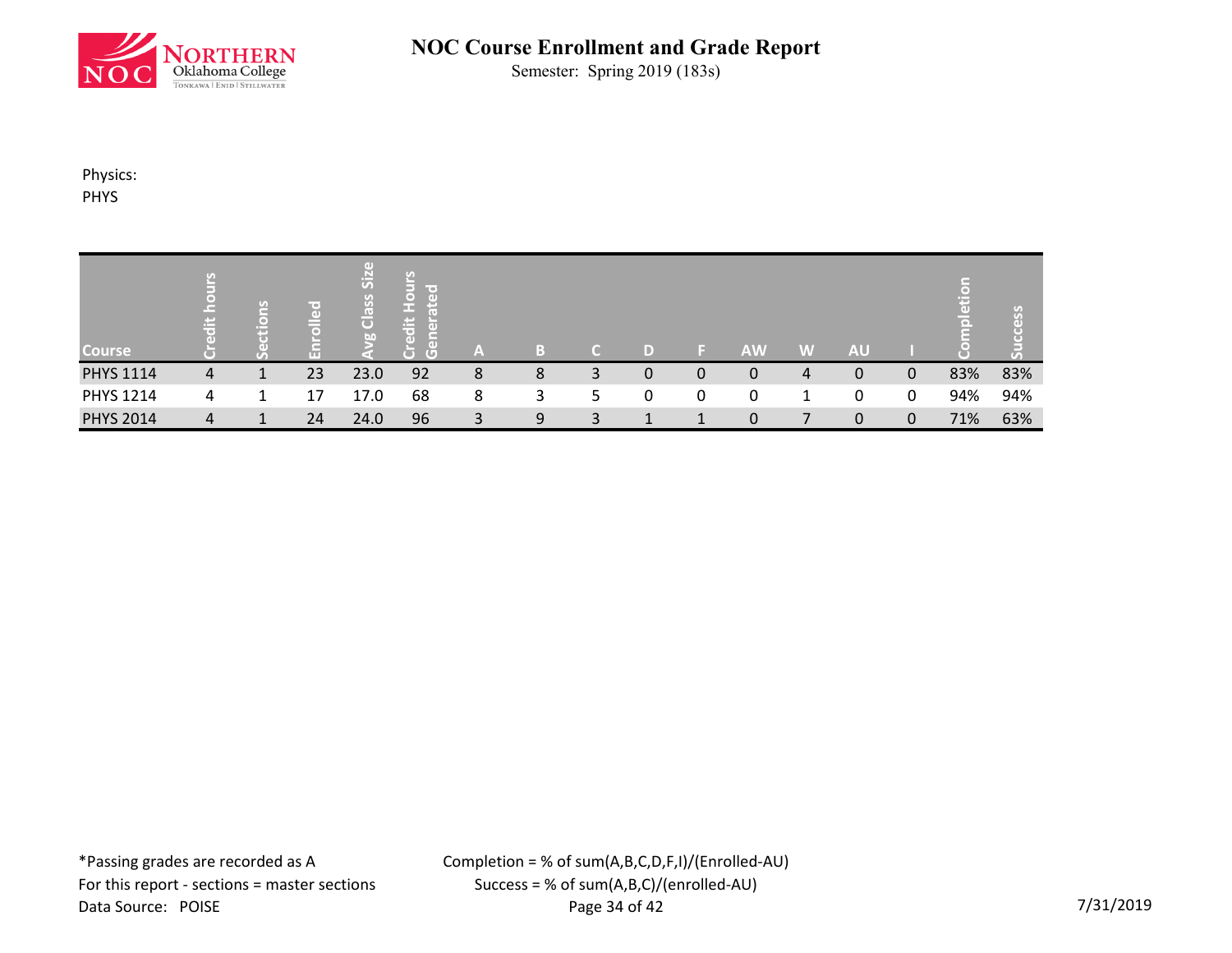

Semester: Spring 2019 (183s)

Political Science:

POLI

| <b>Course</b>   | 量              | $\mathbf{G}$<br>$\blacksquare$ | ir e i<br>O)<br>í m<br><b>TTT</b> | Æ<br>Siz<br>Class<br>b <sub>0</sub> | œ<br><b>CGY</b><br>ч. | A   |     |     |    |    | <b>AW</b> | W  | <b>AU</b> |              |     |     |
|-----------------|----------------|--------------------------------|-----------------------------------|-------------------------------------|-----------------------|-----|-----|-----|----|----|-----------|----|-----------|--------------|-----|-----|
| <b>POLI1113</b> | $\overline{a}$ | 21                             | 509                               | 24.2                                | 1527                  | 106 | 144 | 126 | 32 | 16 | 21        | 64 | 0         | $\mathbf{0}$ | 83% | 74% |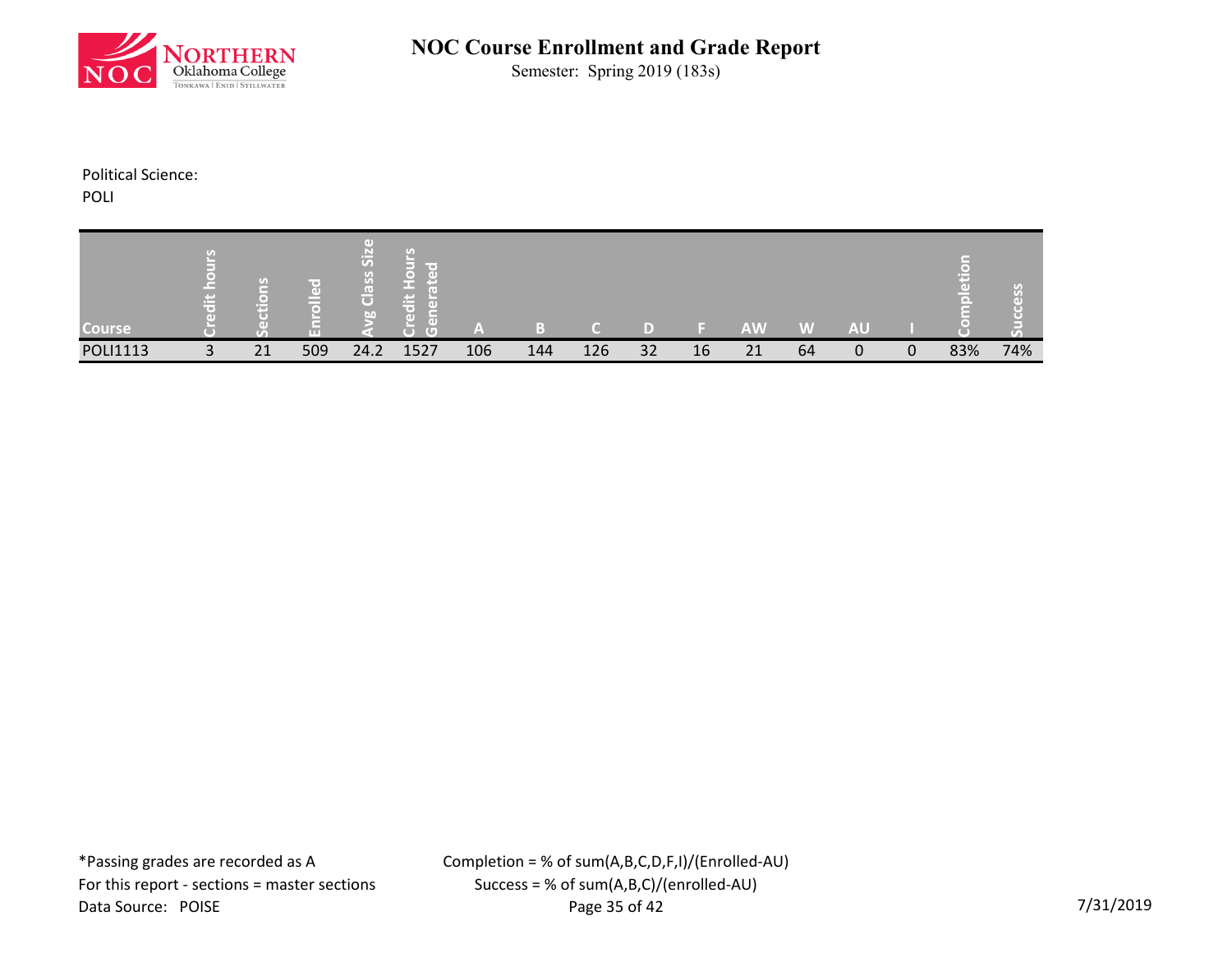

Semester: Spring 2019 (183s)

### Professional Development: PRDV

| <b>Course</b>    | $\left[ \begin{array}{c} \sigma_{B} \end{array} \right]$<br>$=$<br>넣 | U) | ir e '<br>$\left( \right)$<br><b>LTT</b> | $\left( \right)$<br>SiZ<br>Class<br>$\overline{b}$ | U)<br>in an<br>$\lceil$ $\bigcirc$ $\rceil$<br><b>I</b> GT<br>p.<br>$\equiv$<br>пT<br>r o<br>Гđ<br>۰D<br>$\overline{G}$<br>ਢ |    |   |   | D |   | <b>AW</b> | W        | <b>AU</b> |         | Ξ<br>$\Box$ |     |
|------------------|----------------------------------------------------------------------|----|------------------------------------------|----------------------------------------------------|------------------------------------------------------------------------------------------------------------------------------|----|---|---|---|---|-----------|----------|-----------|---------|-------------|-----|
| <b>PRDV 1101</b> |                                                                      |    | 12                                       | 12.0                                               | 12                                                                                                                           | 9  | 0 | 0 | 0 | 0 | 0         | 2        | 0         | 1<br>J. | 83%         | 75% |
| <b>PRDV2321</b>  |                                                                      |    | 12                                       | 12.0                                               | 12                                                                                                                           | 10 |   | 0 | 0 |   |           | <u>.</u> | 0         | 0       | 92%         | 83% |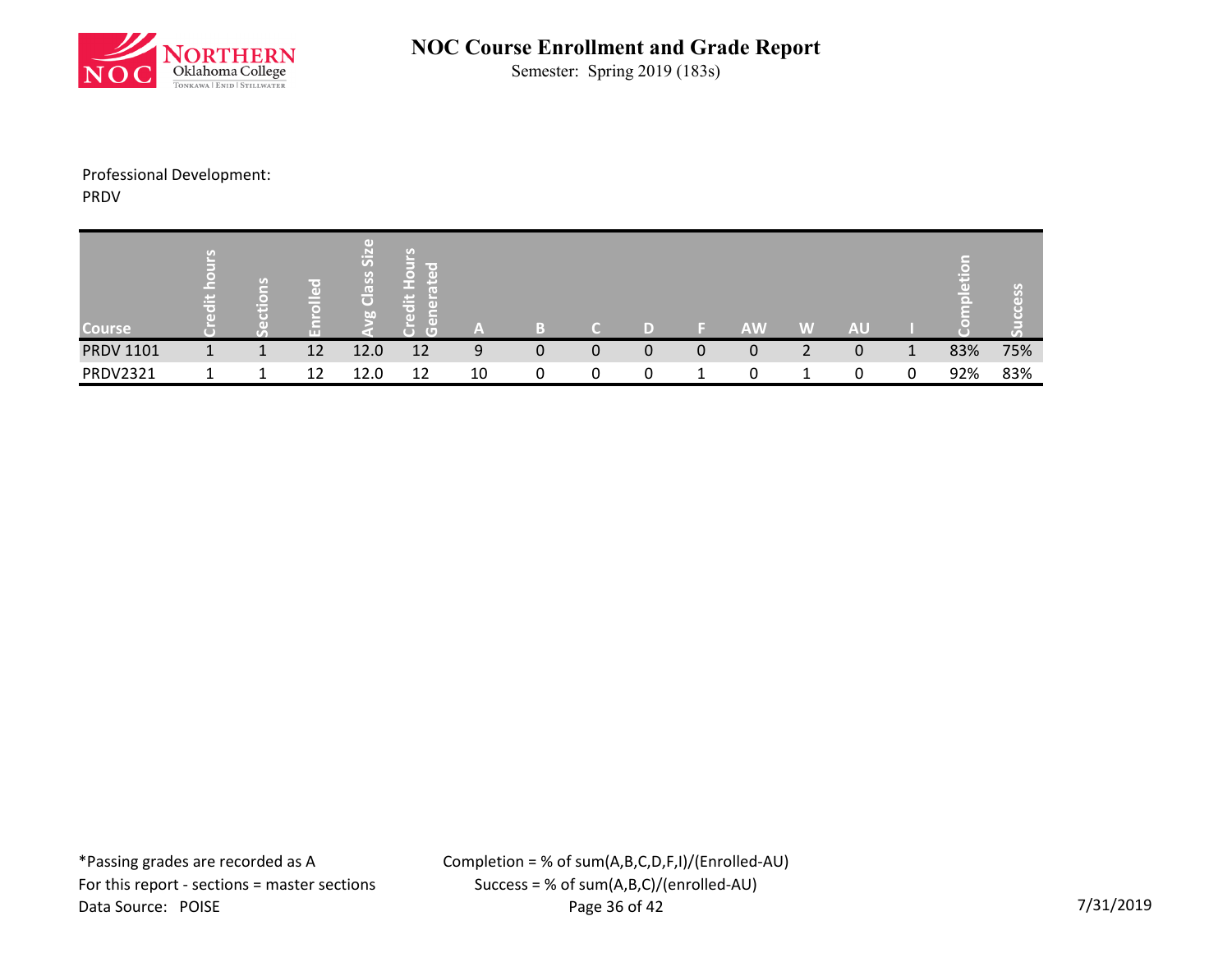

Semester: Spring 2019 (183s)

Psychology:

PSYC

| <b>Course</b>    | 岩 | $\sigma$<br>⊒<br>۹Ë<br>$\overline{(\cdot)}$ | lled<br>ш | $\left( \mathrm{d} \right)$<br>SiZ<br>Class<br>56 | 몽<br>$rac{1}{2}$<br>$\ddot{\vec{a}}$<br>त<br>$\overline{C}$<br>$\overline{C}$ | /A\ | в  | TC. |    |    | <b>AW</b>      | W  | <b>AU</b>    |              | m<br>ात |     |
|------------------|---|---------------------------------------------|-----------|---------------------------------------------------|-------------------------------------------------------------------------------|-----|----|-----|----|----|----------------|----|--------------|--------------|---------|-----|
| <b>PSYC 1113</b> | 3 | 11                                          | 260       | 23.6                                              | 780                                                                           | 66  | 69 | 51  | 16 | 13 | 15             | 30 | $\mathbf{0}$ | $\mathbf{0}$ | 83%     | 72% |
| <b>PSYC 2213</b> | 3 | 3                                           | 54        | 18.0                                              | 162                                                                           | 29  | 16 | 4   | 0  |    | 1              | 3  | 0            | 0            | 93%     | 91% |
| <b>PSYC 2233</b> | 3 | 3                                           | 47        | 15.7                                              | 141                                                                           | 20  | 12 | 8   | 2  | 0  | $\overline{2}$ | 3  | 0            | $\mathbf 0$  | 89%     | 85% |
| <b>PSYC 2333</b> | 3 |                                             | 34        | 17.0                                              | 102                                                                           | 16  | 9  | 3   |    | 3  | 0              |    | 0            | 0            | 97%     | 82% |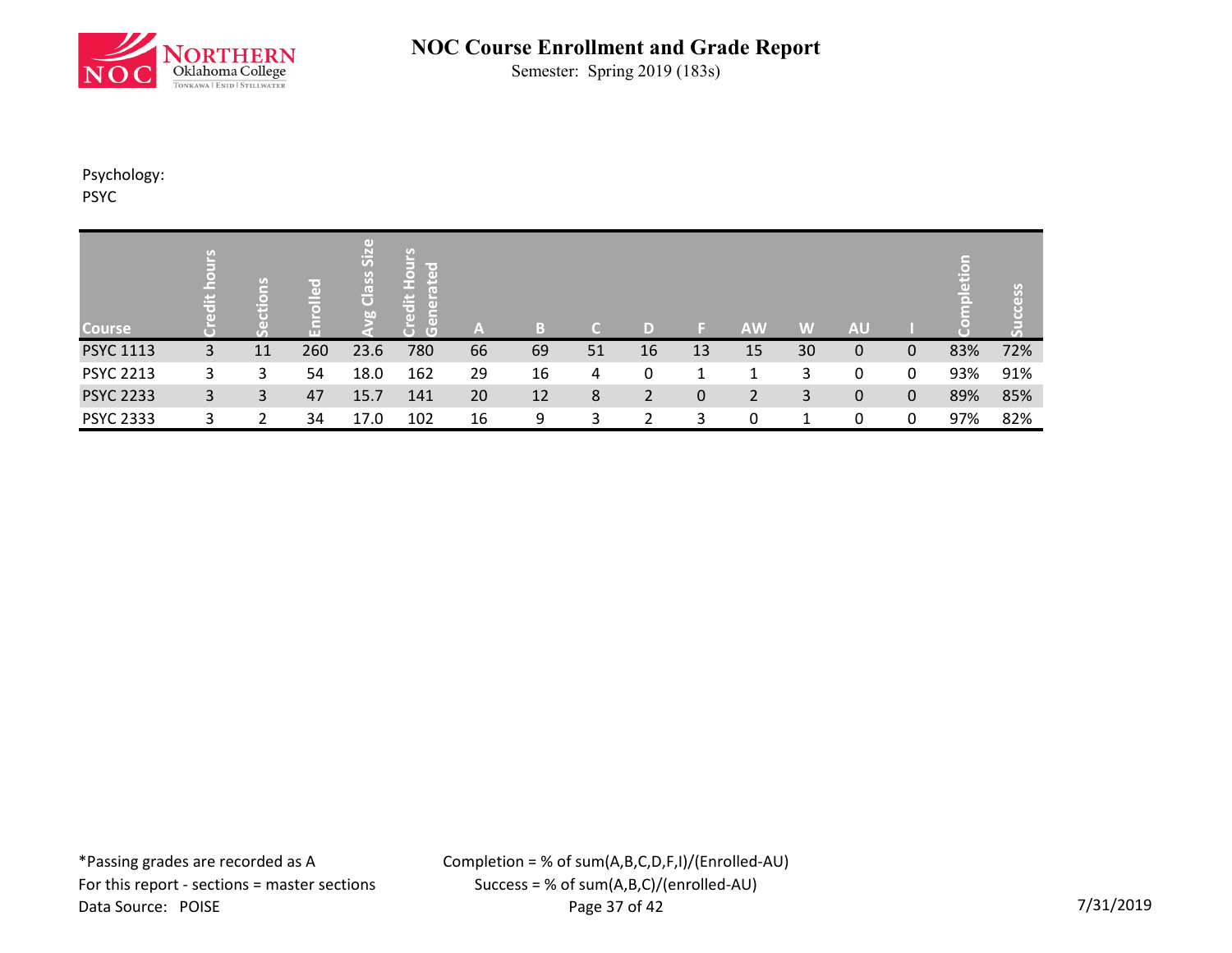

Semester: Spring 2019 (183s)

# Process Technology:

PTEC

| <b>Course</b>    | ä | tions<br>0   | plled<br>m | g Class Size | $rac{1}{2}$<br>- 8<br>$\ddot{\bar{\sigma}}$<br>τ<br>$\overline{C}$ | A  | B            | C           | D           |           | <b>AW</b>   | W | <b>AU</b>    |              | ā    | 88   |
|------------------|---|--------------|------------|--------------|--------------------------------------------------------------------|----|--------------|-------------|-------------|-----------|-------------|---|--------------|--------------|------|------|
| <b>PTEC 1113</b> | 3 |              | 9          | 9.0          | 27                                                                 |    |              |             |             | 0         | 0           | 4 | 0            | $\mathbf{0}$ | 56%  | 44%  |
| <b>PTEC 1124</b> | 4 | 1            | 18         | 18.0         | 72                                                                 | 5  | 13           | 0           | $\mathbf 0$ | 0         | 0           | 0 | 0            | 0            | 100% | 100% |
| <b>PTEC 1313</b> | 3 | $\mathbf{1}$ | 20         | 20.0         | 60                                                                 | 19 | 0            | $\mathbf 0$ | $\mathbf 0$ | $\pmb{0}$ | 0           | 1 | $\mathbf{0}$ | $\mathbf{0}$ | 95%  | 95%  |
| <b>PTEC 2014</b> | 4 | 1            | 21         | 21.0         | 84                                                                 |    |              |             | 0           | 0         | 0           | 0 | 0            | 0            | 100% | 100% |
| <b>PTEC 2214</b> | 4 | 1            | 18         | 18.0         | 72                                                                 | 18 | $\mathbf{0}$ | $\mathbf 0$ | $\mathbf 0$ | 0         | $\mathbf 0$ | 0 | 0            | $\mathbf 0$  | 100% | 100% |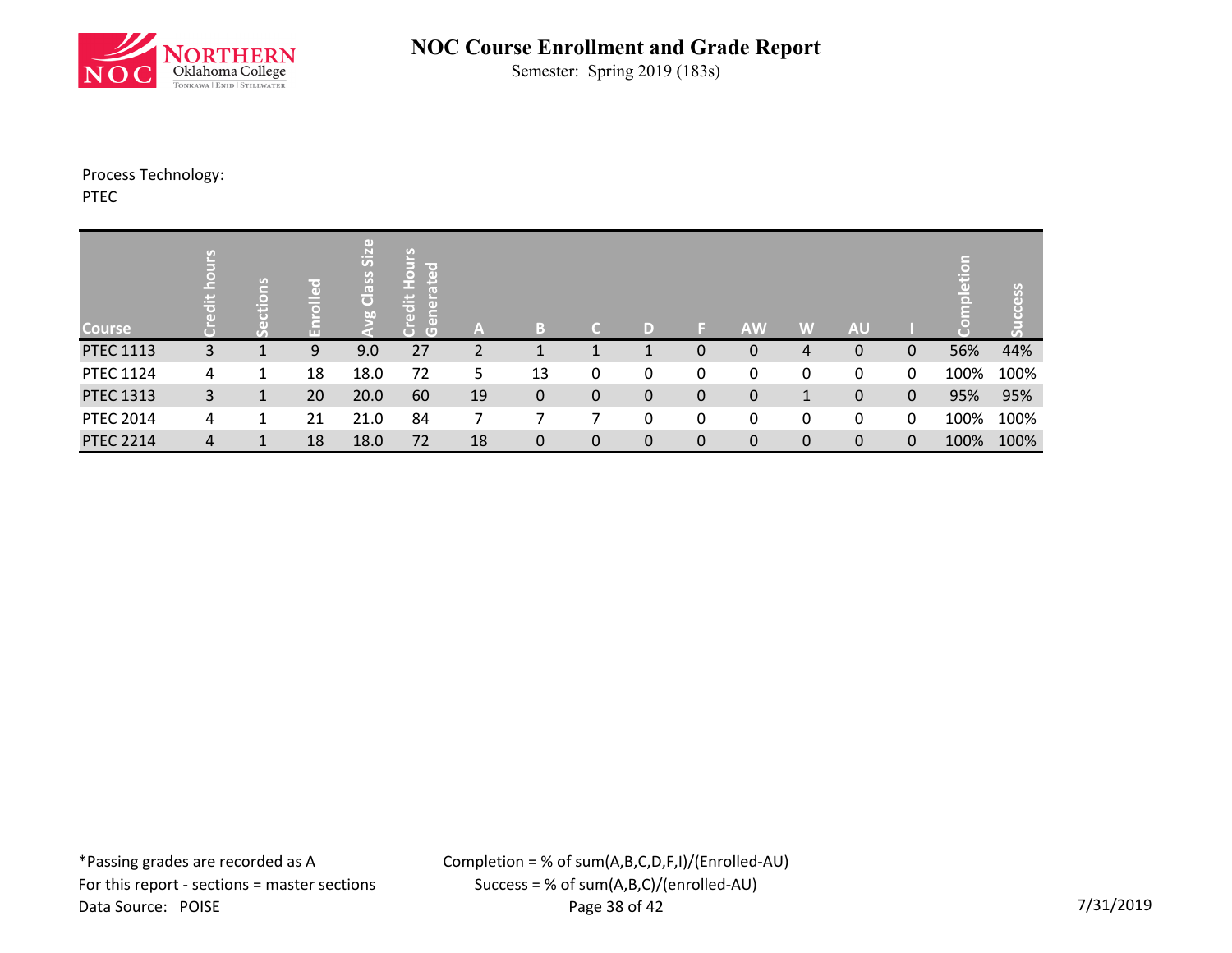

Semester: Spring 2019 (183s)

Reading:

READ

| <b>Course</b>    | m. | $\sigma$<br>┳ | r e i<br>O)<br>-<br>ਨ<br><b>LTL</b> | пT<br>siz<br>$\overline{\text{S}}$<br>œ<br>$\overline{C}$<br>b <sub>0</sub> | lir oʻ<br>K∢D<br><b>Provi</b><br>τ | -  |    |    |   | <b>AW</b> | W | <b>AU</b> |   |     |     |
|------------------|----|---------------|-------------------------------------|-----------------------------------------------------------------------------|------------------------------------|----|----|----|---|-----------|---|-----------|---|-----|-----|
| <b>READ 0123</b> |    | 4             | 70                                  | 17.5                                                                        | 210                                | 15 | 21 | 13 | b |           | 8 |           | 0 | 81% | 70% |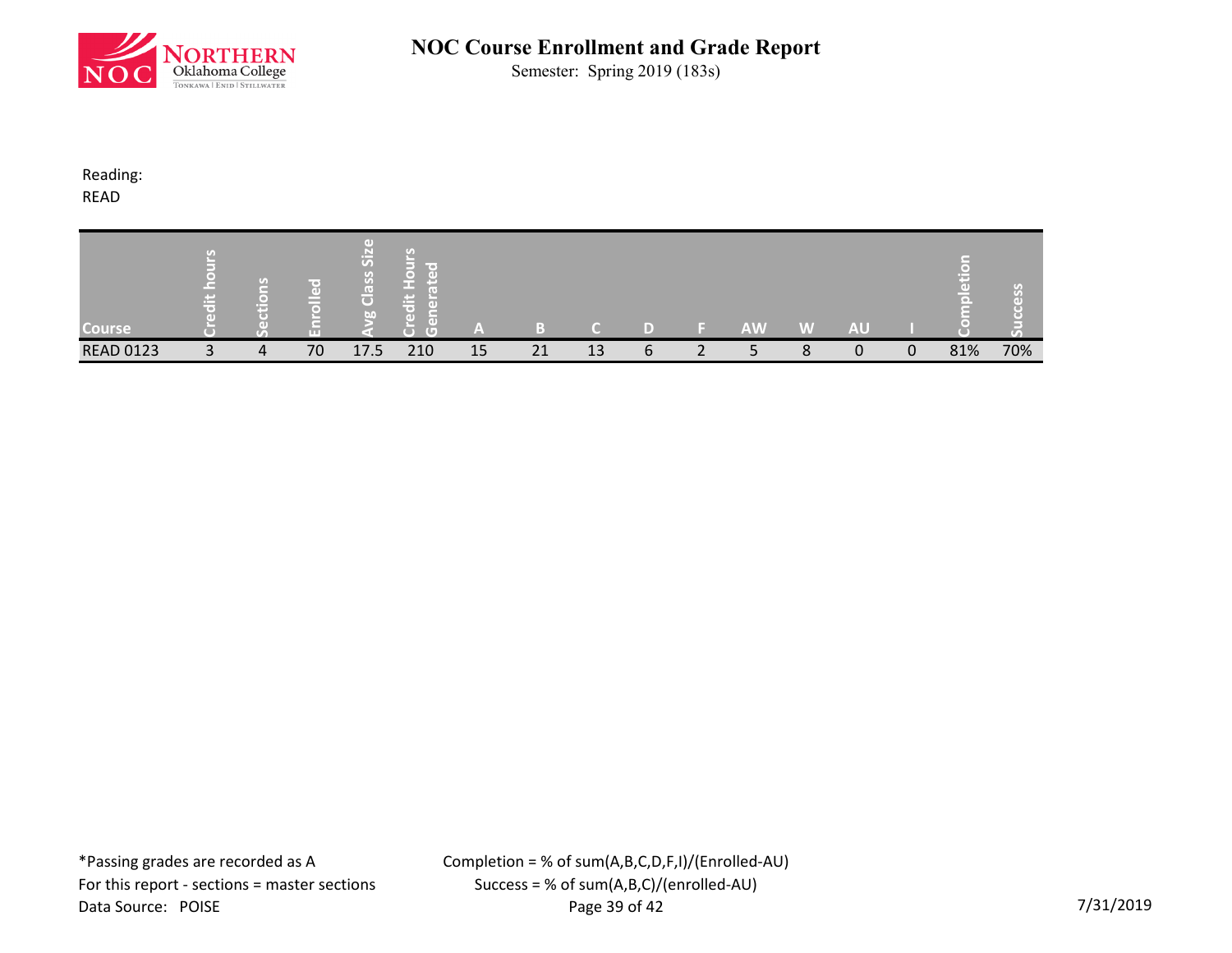

Semester: Spring 2019 (183s)

Sociology:

SOCI

| <b>Course</b>    | $\epsilon$<br>出 | ူ<br>$\circ$ | r⇔'<br>$\left( \mathbf{d} \right)$ | SiZ<br>Class<br>b | --<br>⋍<br><b>IG</b> | -  |    |    |    |    | <b>AW</b> | W  | <b>AU</b> |   |     |     |
|------------------|-----------------|--------------|------------------------------------|-------------------|----------------------|----|----|----|----|----|-----------|----|-----------|---|-----|-----|
| <b>SOCI 1113</b> | 3               | 14           | 256                                | 18.3              | 768                  | 98 | 76 | 32 | 13 | 11 | 8         | 18 | 0         | 0 | 90% | 80% |
| <b>SOCI 2223</b> |                 | 3            | 53                                 | 17.7              | 159                  | 19 | 17 | 12 |    | 0  |           | າ  | 0         | 0 | 94% | 91% |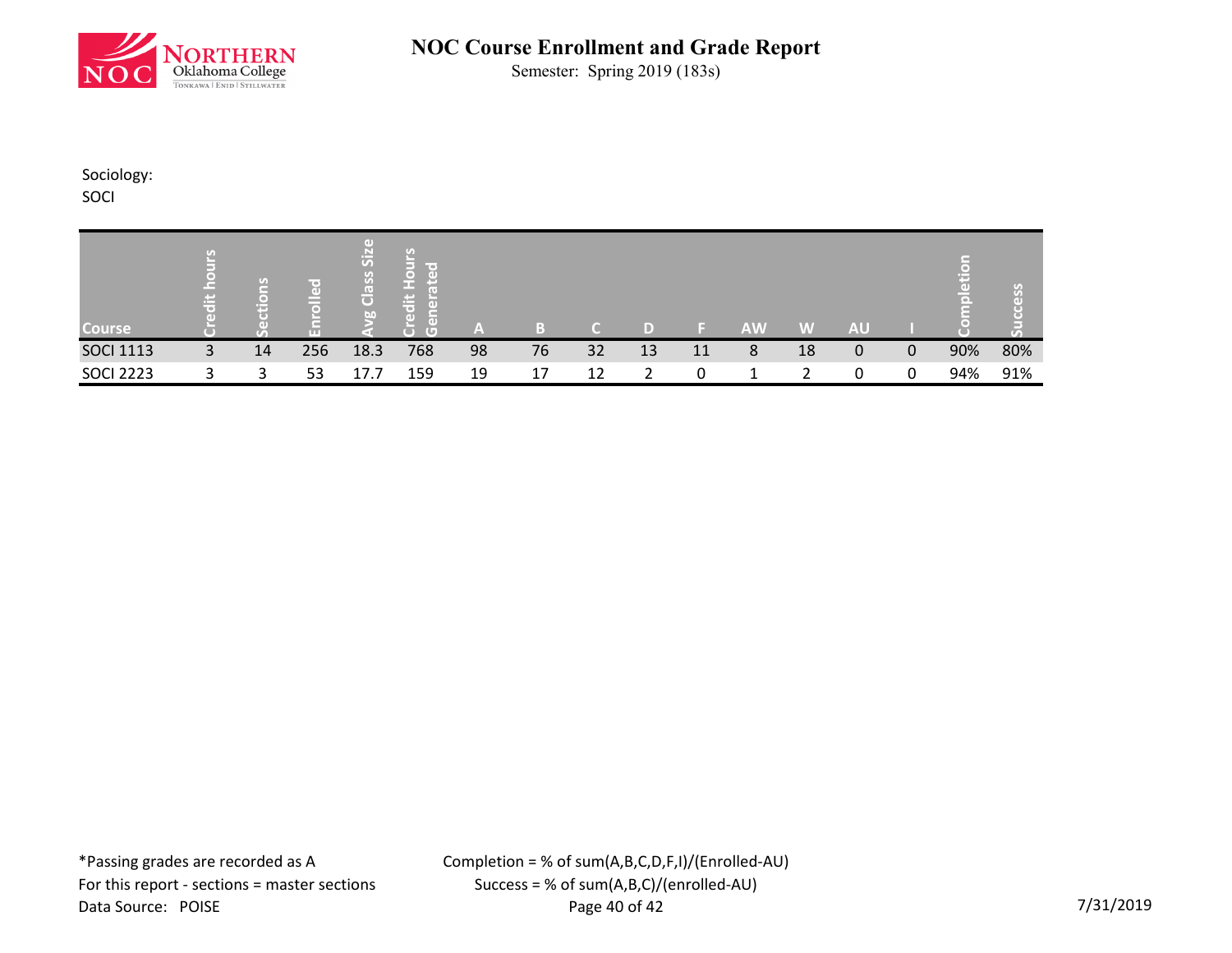

Semester: Spring 2019 (183s)

# Speech and Broadcasting:

SPCH

| <b>Course</b>    | m.<br>⊶<br>ــ | $\left( \mathcal{F}_{\mathcal{A}}\right)$ | ir e'<br>$\left( \mathbf{d} \right)$<br>ш | $\Box$<br>Si <sub>z</sub><br>Class<br>bo | - 1<br>œ<br>пF<br>۰D<br>$\sqrt{2}$ | <b>Section</b> |    |    |   |   | <b>AW</b> | W | <b>AU</b> |   |      |      |
|------------------|---------------|-------------------------------------------|-------------------------------------------|------------------------------------------|------------------------------------|----------------|----|----|---|---|-----------|---|-----------|---|------|------|
| <b>SPCH 1713</b> | 3             | 15                                        | 248                                       | 16.5                                     | 744                                | 190            | 28 | 11 | 4 |   | 6         | 8 | 0         | 0 | 94%  | 92%  |
| <b>SPCH 2010</b> |               |                                           | 3                                         | 3.0                                      | 3                                  |                |    |    | 0 | 0 | 0         | 0 | 0         | 0 | 100% | 100% |